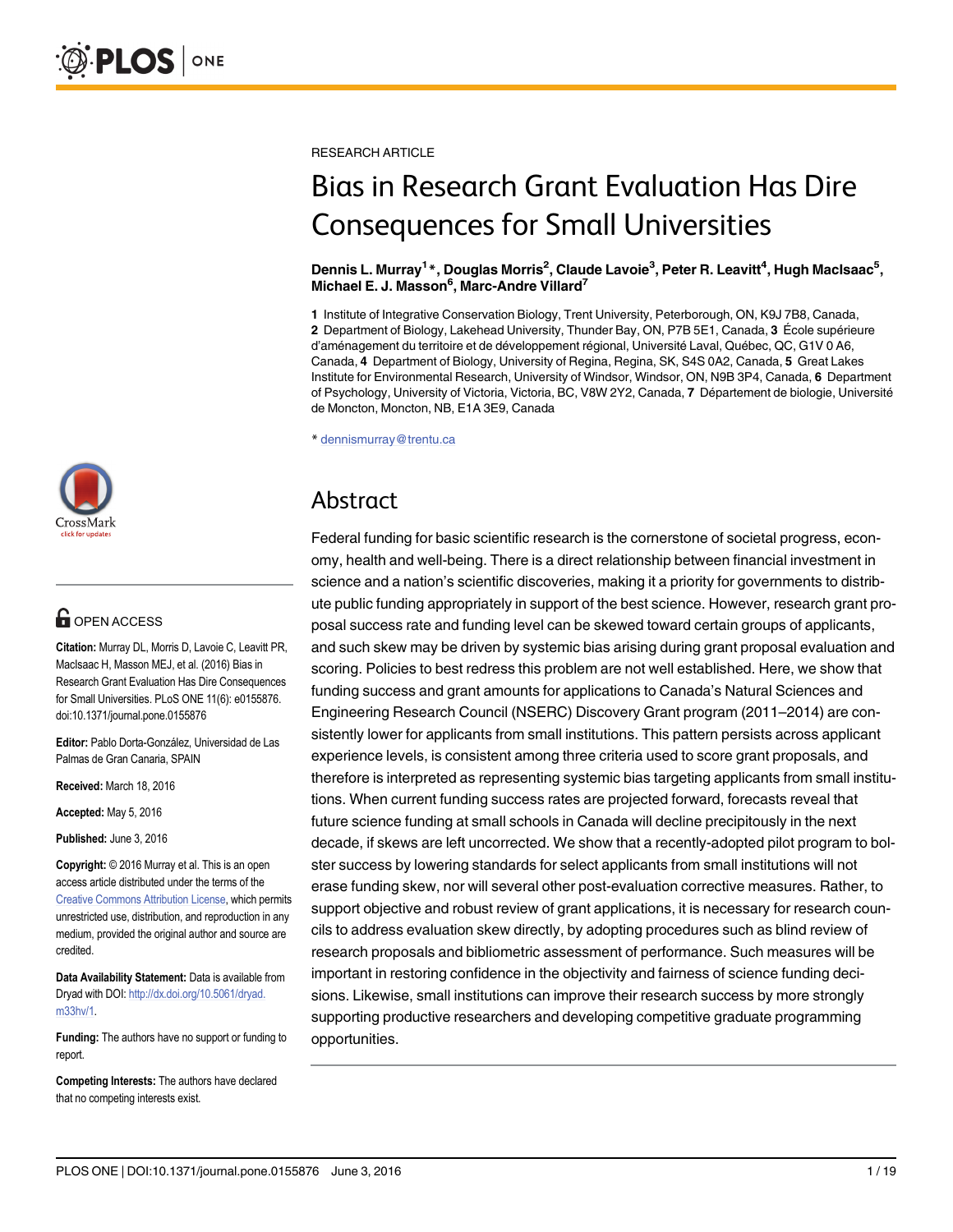# <span id="page-1-0"></span>Introduction

Federal funding for basic scientific research is an important cornerstone of societal progress, economy, sustainability, and health and well-being. A nation's scientific knowledge, competitiveness and contributions ultimately can be measured by the amount and type of funding provided for research [[1](#page-16-0)–[3](#page-16-0)]. Accordingly, governments prioritize meritorious and strategic distribution of public funding in support of the best science, often in accordance with other national goals to promote diversity and regional wealth distribution. National research councils are responsible for coordinating disbursement of university-based science through competitive granting programs [[4\]](#page-16-0). Although research councils may use different criteria for the evaluation and selection of proposals for funding, most rely on external grant proposal peer-review and expert selection committees to identify researchers and research programs with the most potential to advance knowledge [[4,](#page-16-0) [5\]](#page-16-0). As a further strategy, research councils can offer different funding programs, or differentially classify proposals from a single competition, to ensure that funding reaches a broad range of applicants, disciplines, and policy objectives. Collectively, these longstanding and widespread measures are designed to facilitate distribution of science research funding that is both fair and reflective of broader societal needs.

A basic tenet of the science grant proposal adjudication process is that proposal reviewers and selection committees assess submitted applications objectively and appropriately  $[6-8]$  $[6-8]$  $[6-8]$  $[6-8]$ . To this end, most research councils adopt quality assurance measures such as grant proposal reviewer anonymity, multiple reviews, and selection committee consensus. These procedures usually succeed in identifying flawed or conceptually weak proposals [[5](#page-16-0), [9\]](#page-16-0). However, decisions concerning ranking and funding level of more competitive proposals can be markedly subjective and opaque, often leading to questions about the outcome of decisions and the integrity of the adjudication process  $[7, 8]$  $[7, 8]$  $[7, 8]$  $[7, 8]$ . Indeed, factors such as applicant gender, research discipline, seniority level, and institutional affiliation, have been raised as potential sources of evaluation skew [\[7](#page-16-0)–[9\]](#page-16-0). However, whether skew in these attributes reflects true differences in applicant merit versus systemic bias against certain groups of applicants can be particularly challenging to resolve, especially because many funding decisions are driven by human perception and consensus, which are difficult to quantify  $[10-12]$  $[10-12]$  $[10-12]$  $[10-12]$ . Indeed, finding causes underlying skewed evaluation scores and funding decisions is especially challenging  $[13]$ , leading to recent questions about whether evaluation skew is even as prevalent or as unjustified as was previously thought [\[14,](#page-17-0) [15\]](#page-17-0). Yet, even if funding skew correctly reflects differential merit, it may nonetheless clash with broader policy objectives such as targeted resource distribution or promoting diversity, and thereby be unwanted by research councils. Regardless, unjustified or unwanted grant proposal evaluation skew should be a major concern because it disadvantages individual researchers, their institutions and students, it calls into question integrity of the funding process itself, and it compromises not only fair distribution of resources but also productivity and future discovery [[16](#page-17-0), [17](#page-17-0)].

Research councils should ensure the integrity of science research funding by establishing procedures that entrench fairness and transparency in the evaluation process. This means that research councils should prioritize assessment and detection of grant proposal evaluation skew, determine whether skew is a result of systemic bias, and design policies and procedures to best minimize future skew, if skewed funding outcomes are unwanted. It follows that research councils may be further compelled to develop corrective measures to mitigate the impact of uncorrected evaluation skew on funding results. However, to date, research councils have not broadly adopted measures to directly address evaluation skew and systemic bias, nor have such measures been rigorously evaluated in terms of their effectiveness in correcting unwanted skew.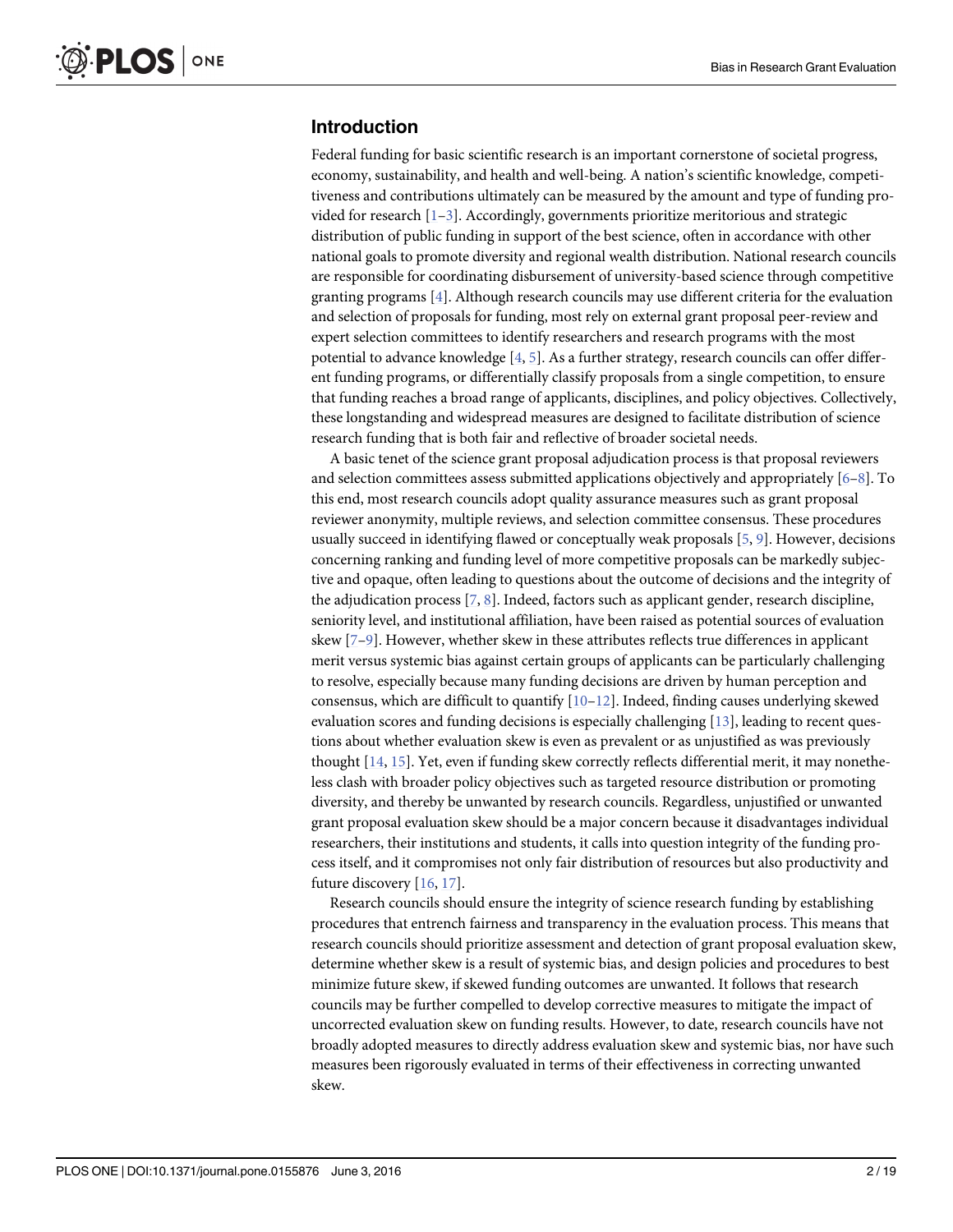<span id="page-2-0"></span>In this paper, we analyze four years of funding levels and success rates for applications submitted to Canada's Natural Sciences and Engineering Research Council (NSERC) individual research grants (Discovery Grant) program (2011–2014). Since 1978, NSERC has been responsible for adjudicating and dispensing Discovery Grants. Proposals are reviewed by disciplinebased evaluation groups that handle applications in established research areas [[18](#page-17-0)]. Our analysis examined whether funding decisions were related to applicant seniority and institutional affiliation, and whether observed patterns of skew against smaller institutions are related to systemic bias during grant proposal evaluation. We projected patterns of funding success through time to quantify how the observed skew would translate to differential funding rates across institution sizes, then assessed how corrective measures might alleviate skew. Because our results likely reflect patterns that apply to a variety of national research councils and funding programs, we conclude by offering general guidelines for addressing evaluation skew and bias in science research grant funding.

# Materials and Methods

# NSERC Discovery Grant program

NSERC is Canada's primary university-based scientific research funder, and the Discovery Grant program is the cornerstone of basic and applied post-secondary research in the natural and engineering-related sciences. Discovery Grants cover research-related expenses including: 1) salaries and benefits for graduate students, post-doctoral fellows, and technical/professional assistants; 2) equipment or facility expenses including purchase or rental of equipment, operation and maintenance costs, and user fees; 3) research materials and supplies; 4) travel to conferences, field locations, and consultations; 5) dissemination (publication) costs; and 6) any other research-related costs. Discovery Grants do not cover applicant salaries. Discovery Grants support 10,000 researchers and 30,000 trainees at over 40 post-secondary institutions, with an annual budget of \$360 million [[18](#page-17-0)]. The Discovery Grant program is distinguished from programs supported by many other national research councils by supporting faculty research programs rather than specific research projects. Overall, grant duration is longer (normally 5 years) and average grant renewal success rates are higher (78%) than those typically seen from other research councils, albeit with smaller mean grant sizes (\$32,000 CAD/year) [\[18](#page-17-0), [19\]](#page-17-0).

NSERC Discovery Grant proposals are reviewed using a conference model involving 12 separate discipline-based evaluation groups. The evaluation process consists of solicited external anonymous grant proposal peer-reviews and expert selection committee reviews that evaluate the merits of each application. The Discovery Grant review process was modified in 2010 to include an evaluation process based on three equally-weighted criteria; Excellence of Researcher (EoR), Merit of Proposal (MoP), and Contribution to the Training of Highly Qualified Personnel (HQP). Unlike systems based on bibliometric analysis of EoR, NSERC provides instructions to grant proposal reviewers that are qualitative [\(S1 Table](#page-16-0)), making it unlikely that these evaluations are devoid of subjectivity. MoP is based on the scientific merit of a 5-page research program proposal. The HQP criterion is determined by the number and denomination of past and current trainees, their success during the period of mentorship, and their sub-sequent disposition after degree completion. Each criterion is assessed on a 6-point scale [\(S1](#page-16-0)) [Table](#page-16-0)), with each of five expert selection committee members scoring the proposal according to the three criteria. The final score represents the median of the equally-weighted criteria. The composite evaluation score is then used to position the application in one of 16 funding bins that determine funding status and amount awarded. To an extent, evaluation groups are able to adjust scoring to address discipline-specific context and priorities, but normally a minimum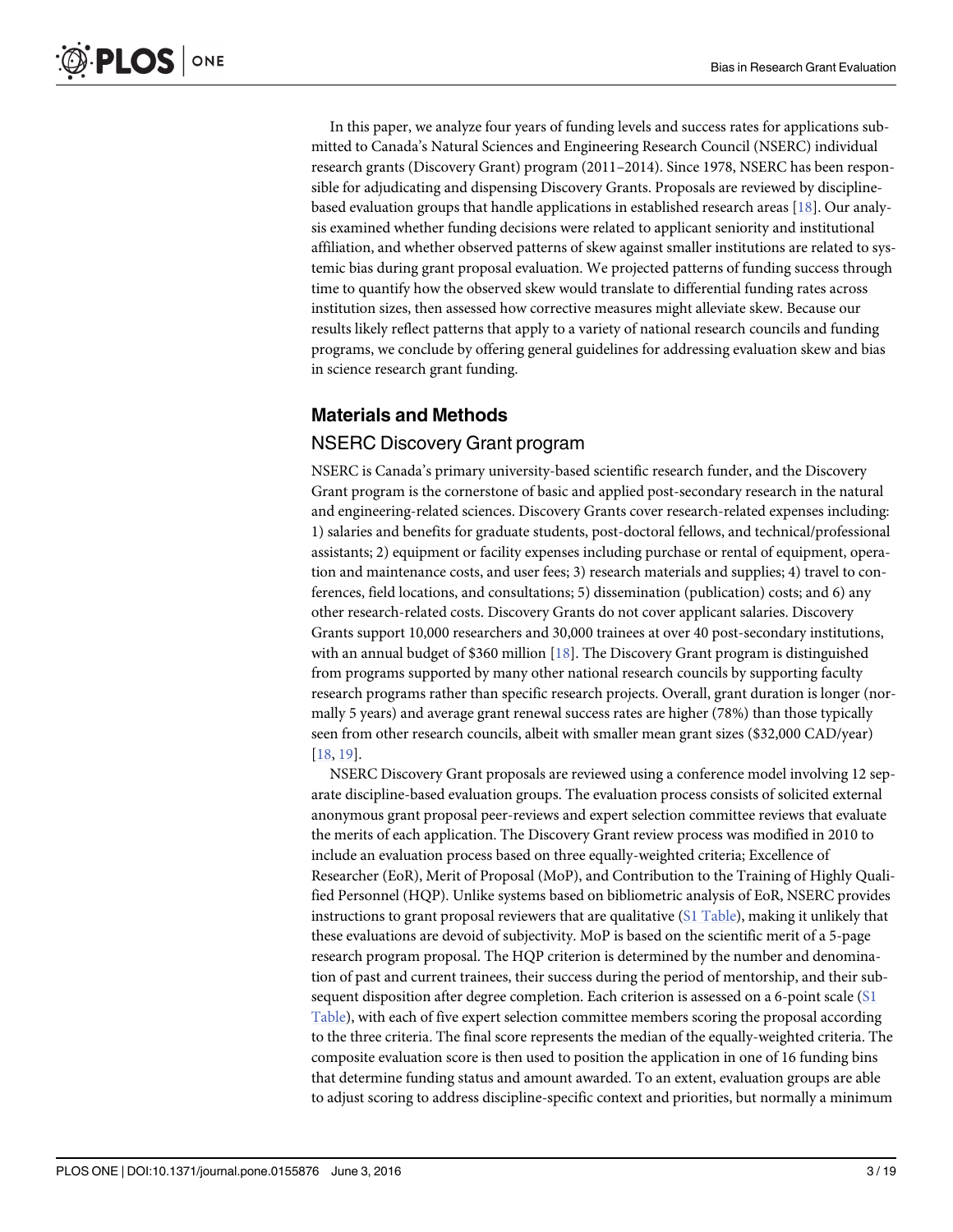<span id="page-3-0"></span>grade of 'Strong' is needed on all 3 criteria for applicants to receive funding. There may be minor adjustments to the funding level based on whether anticipated funding costs associated with the proposed work deviate from the norm, or if the applicants are early in their career [\[18](#page-17-0)]. For Early Career Researchers (ECRs), normally one of the criteria can receive a 'Moderate' score for funding to be granted.

# Analysis of Funding Success and Funding Levels

We analyzed 13,526 Discovery Grant proposal review scores made available to us by NSERC. Our primary dataset includes individual funding results for each application received by the Discovery Grant competition (2011–2014); a secondary dataset was comprised of summary statistics for Discovery Grant proposal funding success rates spanning 2004–2015. This primary dataset coincided with the  $2<sup>nd</sup>$  to  $5<sup>th</sup>$  years after NSERC adopted the new evaluation system using the aforementioned scoring criteria. Notably, this new model was designed to establish evaluation criteria independently of applicant performance or funding success prior to the most recent granting period. Our data include NSERC's classification of each applicant into one of three categories: Established researchers are individuals who serve as faculty, adjunct faculty, or emeritus professors at a postsecondary institution. In our dataset, established researchers are further differentiated according to whether they currently held a Discovery Grant and were thus seeking a renewal (ER-R), versus those not currently holding a Discovery Grant (ER-NHG); the latter group is mainly comprised of former ER-Rs or ECRs who have not received a grant renewal. Early Career Researchers are recognized as researchers in the first two years of their first postsecondary position who have not previously held a Discovery Grant [\[20](#page-17-0)]. The dataset also includes NSERC's classification of the size of postsecondary institutions as large, medium or small, based on the total annual value of funds that they receive from NSERC (approximate categories: large  $> $14$  M; medium \$4 M—\$14 M; small  $<$ \$4 M). In general, these size categories are comparable to those derived from estimates of total student population size or the percentage of graduate students in the cohort [\(Table 1\)](#page-4-0). Periodically, NSERC reviews institutional funding status and schools may be reclassified if their performance changes. Although the institution size category is a relatively coarse metric that may limit our ability to infer fine-scale associations between institution size and research productivity, the classification scheme is reproducible among metrics and exhibits reasonably low varia-tion ([Table 1\)](#page-4-0).

Our primary data include whether the application was funded, the funding bin it was assigned to, and individual scores on each of the evaluation criteria. Data on applicant gender, NSERC evaluation group, institutional identity, and whether the applicant was seeking a first grant renewal, were requested but not made available.

# Data analysis and forecasting

For our initial analysis, we evaluated grant proposal funding success rates, funding levels, and individual evaluation scores for established researchers (ER-R and ER-NHG combined) and ECRs across the three sizes of institutions. We used ordinary logistic regression  $[21]$  to determine patterns of funding success for established researchers and ECRs based on a series of a priori models; differences in funding bins and funding levels and scores on each of the three evaluation criteria were examined using ordered logistic regression [\[22\]](#page-17-0), which allowed us to rank evaluation scores while retaining a logistic framework for analysis. Because our analyses involved separate model selection exercises for each criterion, for simplicity we report odds ratios for the best-fit models only. We also describe longer-term trends in grant proposal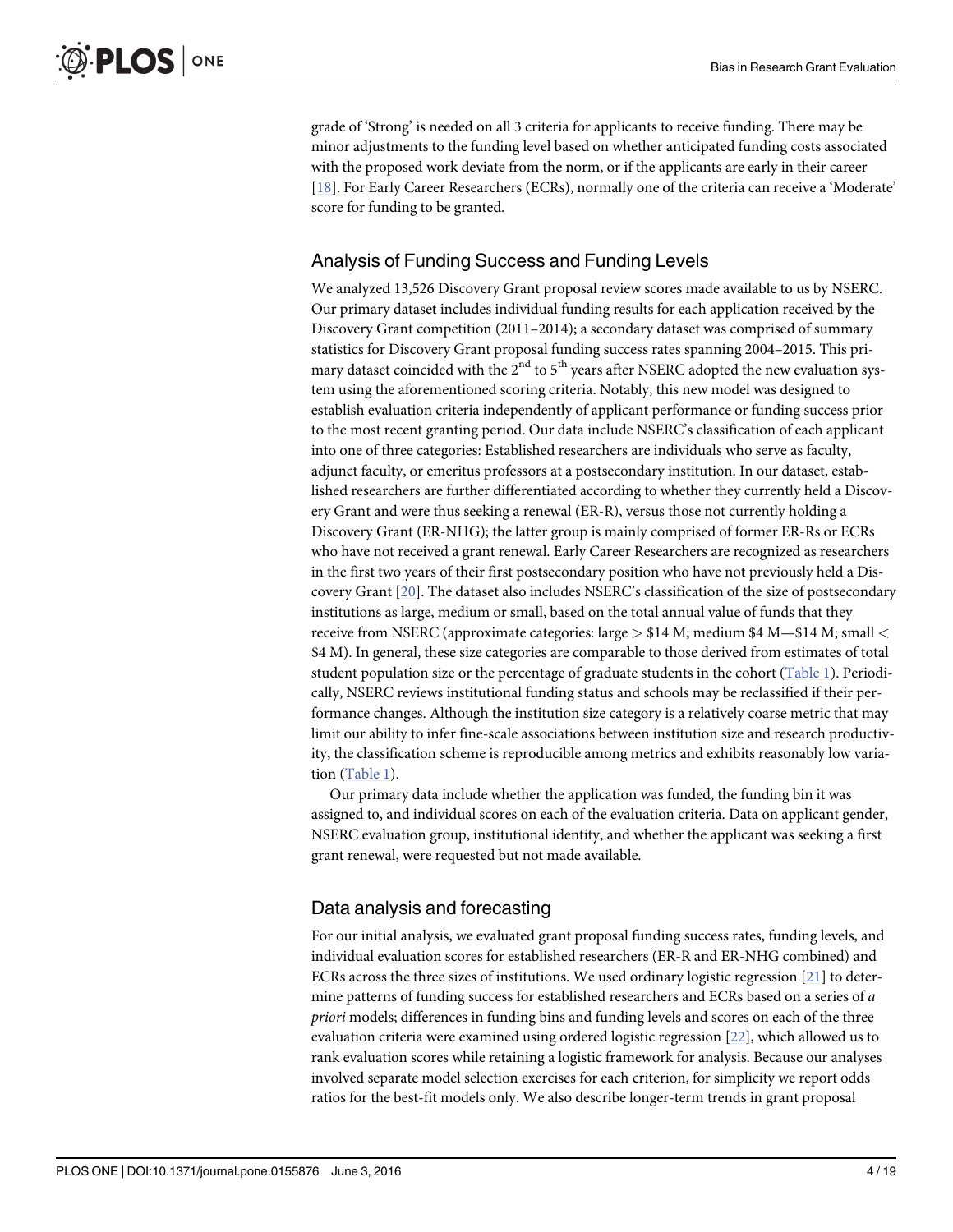<span id="page-4-0"></span>[Table 1.](#page-3-0) Profile of Canadian universities receiving Discovery Grant funding (2015). Student enrolment is available from: [https://en.wikipedia.org/wiki/](https://en.wikipedia.org/wiki/List_of_universities_in_Canada) [List\\_of\\_universities\\_in\\_Canada](https://en.wikipedia.org/wiki/List_of_universities_in_Canada) (accessed April 22, 2016) and includes all programs of study. Discovery Grant funding rates are in \$ CDN, and means (± SD) are calculated using institutional summaries, which exclude those with <5 applicants per category [[18](#page-17-0)]. Institution size category corresponds to NSERC binning categories. Applicant types are ER-R (established researcher applying for renewal), ER-NHG (established researcher not holding grant), and ECR (early-career researcher).

|                            | Large             | <b>Medium</b>    | Small          |  |
|----------------------------|-------------------|------------------|----------------|--|
| No. universities           | 20                | 10               | 39             |  |
| No. students               | 32361 (15478)     | 25161 (17953)    | 8272 (7235)    |  |
| Percent graduates          | 18.8              | 12.7             | 8.9            |  |
| ER-R success rate          | 83.7(5.2)         | 76.5 (13.2)      | 69.1 (15.3)    |  |
| <b>ER-NHG success rate</b> | 41.8 (11.5)       | 35.4 (13.0)      | 23.2 (19.0)    |  |
| <b>ECR</b> success rate    | 64.5 (18.5)       | 75.4 (9.5)       | 58.1(8.5)      |  |
| ER-R grant size            | 35888 (3461)      | 29891 (3810)     | 31654 (7649)   |  |
| ER-NHG grant size          | 27125 (3088)      | 24478 (3927)     | 22643 (3491)   |  |
| ECR grant size             | 26899 (2333)      | 25650 (1594)     | 24003 (1518)   |  |
| ER-R funding (total)       | 1964772 (1079539) | 571474 (175533)  | 194123 (89170) |  |
| ER-NHG funding (total)     | 412824 (309416)   | 140222 (57619)   | 52643 (37303)  |  |
| ECR funding (total)        | 338390 (217699)   | 207800 (73168)   | 88260 (16923)  |  |
| Total funding              | 2930533 (1534981) | 1060254 (138258) | 302927 (7001)  |  |

doi:10.1371/journal.pone.0155876.t001

funding success rates (2004–2015) from data obtained through NSERC records (M. Masson, unpubl.).

We forecasted Discovery Grant funding success according to institution size as the proportional (%) change in number of current grant holders through a 10-year period, corresponding to 2 complete grant renewal cycles. We estimated baseline rates of attrition as the loss of funding for ER-Rs. The typical duration of a Discovery Grant is 5 years, so each year ~20% of the cohort of ER-Rs is under review. We assumed that all established researchers eligible for grant renewal submitted a proposal at the end of their funding period. Our projection model considers that recruitment takes place through successful grant proposals from ER-NHG or ECRs. We adjusted the rates for each group according to their proportional representation in the total population of applicants. Accordingly, our forecasting model conforms to the characteristics of a standard demographic model projecting individual recruitment and attrition [[23](#page-17-0)]. We included stochasticity in our projections by including the annual variability in grant proposal success observed from 2011–2014 for each type of applicant, through 1000 iterations. Note that the forecasting model was parameterized using our detailed dataset (2011–2014) but there were temporal shifts in funding success beyond this time period that could influence our results. Due to lack of data, the model could not be fully parameterized using these additional years but the results of our projections are qualitatively similar across a broad range of hypothetical parameter estimates (D. Murray, unpubl.). More importantly, we conducted a sensitivity analysis by varying individual parameters across a range of values and documenting the relative contribution of applicant status to changes in funding rates according to institution size [\[23,](#page-17-0) [24\]](#page-17-0).

# Corrective scenarios

We examined the potential for corrective measures to address observed patterns of funding skew and attrition, by projecting the change in the number of grant holders under five different scenarios. Scenario 1 assumed that no measures are used to mitigate institution size bias. Scenario 2 included NSERC's recent (2015) pilot program of Discovery Development (DD) grants.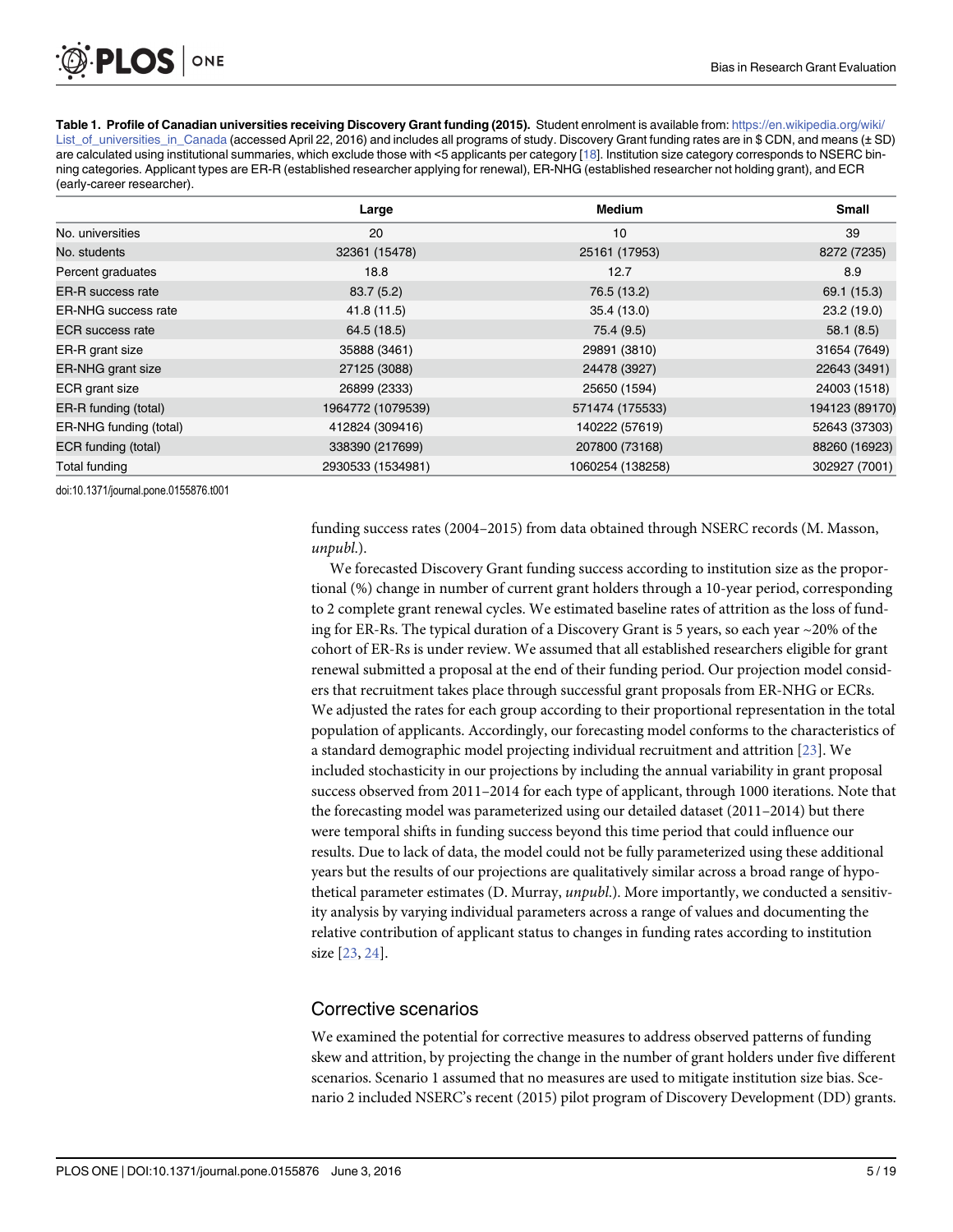<span id="page-5-0"></span>These modest grants (\$10,000 annually for 2 years) are awarded to individuals from small institutions who submitted fundable proposals but still failed to meet the minimum threshold for Discovery Grant support [\[25\]](#page-17-0). During the 2015 funding competition NSERC provided 57 DD grants to researchers; this number was used as a corrective measure in each projected year in Scenario 2. We assumed that, after two years, DD recipients would have a Discovery Grant application success rate (i.e., recruitment rate) corresponding with mean success rates (2011– 2014) for established researchers (ER-R and ER-NHG combined; this yielded a 6.3% and 12.9% increase in success rate for ER-R and ER-NHG applicants, respectively). Although we expect that most DD grant holders will have scores at the end of the 2-year transition period that more closely reflect those of ER-NHGs who are not currently funded, the outcome of our projection is qualitatively similar across a range of success rates. We assumed that the DD program would be maintained at the same rate through the next decade, spanning the timespan of our projections and two complete grant renewal cycles.

Our third scenario incorporates the recommendation from a 2014 external review of the Discovery Grant program that suggested scores from the three evaluation criteria should be selectively weighted (40% EoR, 40% MoP, 20% HQP) rather than the equal weighting currently given to each [\[26](#page-17-0)]. Although NSERC did not adopt this suggestion, we modeled its outcome (Scenario 3) by re-running the projections by funding all grant applications that received a minimum score of "Strong" for both EoR and MoP, and "Moderate" for HQP. Finally, we ran two additional scenarios, where the HQP metric was not considered but rather funding success was determined exclusively by scores from EoR and MoP (Scenario 4) and EoR alone (Scenario 5). In these cases, we used a minimum 'Strong' score as the funding threshold. We justify these latter scenarios by the fact that across all combinations of applicant type and institution size, the three evaluation criteria are highly correlated (see below) and, to some degree, they are redundant. Note that the validity of the MoP criterion is further questionable because Discovery Grants are specifically designed to support research programs rather than research projects [\[19](#page-17-0)]. There is no formal evaluation of whether research that was proposed in the grant application was actually conducted during the funding period, which reinforces the flexibility of the Discovery Grant program. To summarize, Scenario 1 represents no corrective measures, Scenario 2 makes adjustments that favor established researchers from small institutions, whereas Scenarios 3–5 involve general adjustments to the scoring system that can influence performance by all applicants.

#### Ethics statement

Our dataset was provided by NSERC and does not include applicant name, institution name, or other information that would allow the association between funding success and individual or institutional identity. Therefore, the dataset is completely anonymous and consent to participate in the study was not necessary.

#### Results and Discussion

Our analysis revealed that both funding success and the amount awarded varied with the size of the applicant's institution. Overall, funding success was 20% and 42% lower for established researchers from medium and small institutions, compared to their counterpart's at large institutions ([Fig 1\)](#page-6-0). For established researchers, the best-fit model for funding success revealed lower probabilities of applicant failure in 2012 and 2014 (compared to the reference year, 2011) and 1.6 or 2.7 times higher chance of failure in comparison with large institutions, for applicants from medium and small universities, respectively ([Table 2](#page-6-0)). Funding success for established researchers holding a Discovery Grant was 6.2 times higher than for their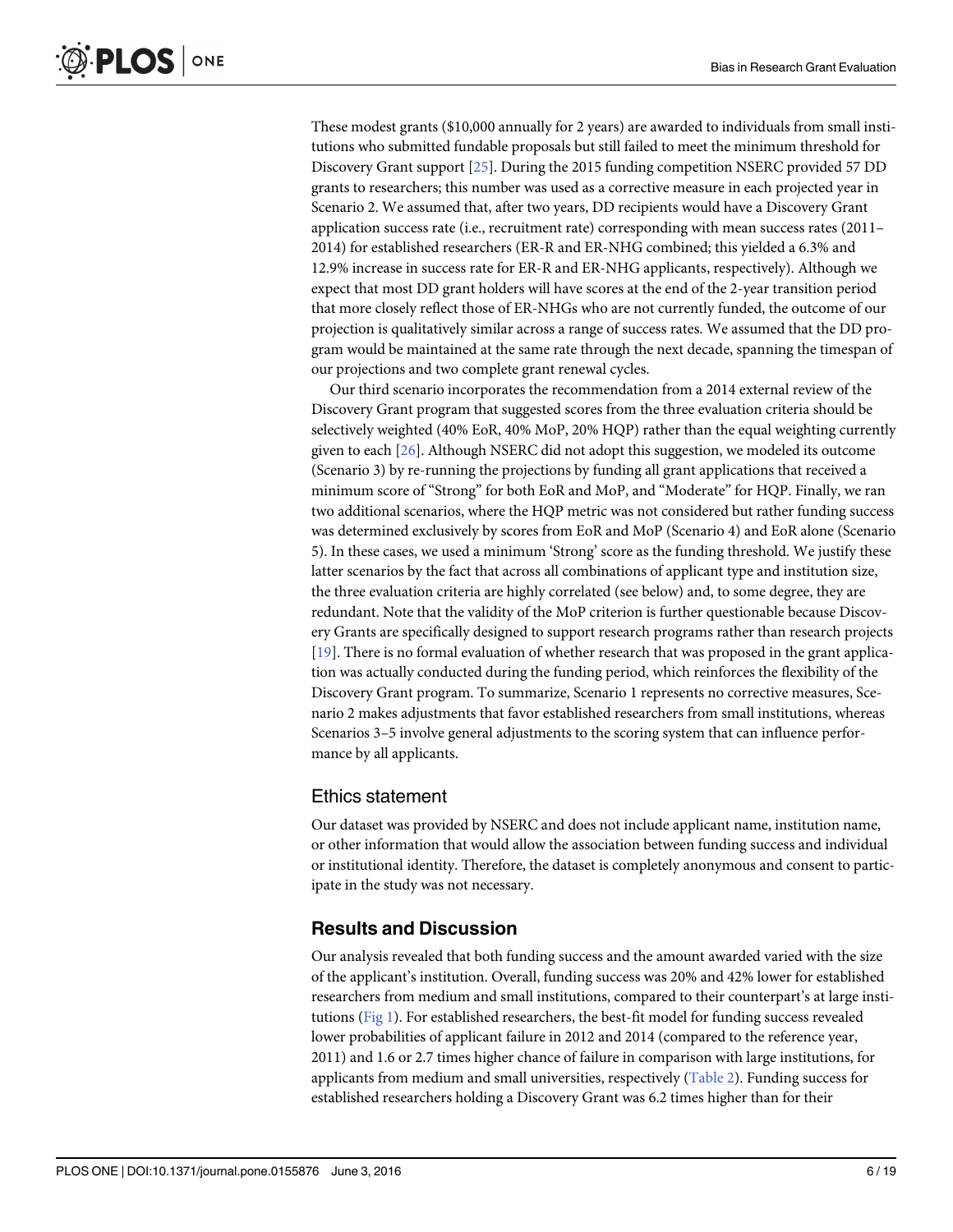<span id="page-6-0"></span>





counterparts not currently holding grants. These results were reinforced when the analysis focused on funding level, with even higher odds ratios (Table 2) and strong right skew in funding [\(Fig 2\)](#page-7-0), thereby showing clear disadvantage for established researchers according to institution size.

Overall, the observed shift in funding level [\(Fig 2](#page-7-0)) translates to 20% and 19% smaller grant sizes being received by ER-Rs at medium and small institutions, respectively, and 15% and 20% smaller grants for ER-NHGs at medium and small schools, respectively  $[18]$  $[18]$  $[18]$ . Further, when we examined established researcher evaluation scores according to the three evaluation criteria, we found them to be highly correlated (Kendall's Rank Correlation, all tau>0.369, P<0.001), as

[Table 2.](#page-5-0) Summary statistics for best-fit models from NSERC Discovery Grant proposal funding success and award outcomes (2011–2014) for established researchers. The variables include years, institution size, and applicant status (established researcher not holding grant (ER-NHG)). The evaluation metrics reflect researcher accomplishments (Excellence of the Researcher, EoR), research proposal (Merit of the Proposal, MoP), and training record and opportunities (High Quality Personnel, HQP).

| <b>Measure</b>   | 2012                     | 2013                     | 2014           | <b>Medium</b> | Small        | <b>ER-NHG</b> | Pseudo $R^2$ |
|------------------|--------------------------|--------------------------|----------------|---------------|--------------|---------------|--------------|
| Funding awarded  | 0.825(0.042)             | $\overline{\phantom{a}}$ | 0.741(0.040)   | 1.577 (0.089) | 2.678(0.167) | 6.205(0.265)  | 0.158        |
| Funding bin      | 0.883(0.034)             | $\overline{\phantom{0}}$ | $\blacksquare$ | 1.749 (0.078) | 2.901(0.142) | 6.841(0.256)  | 0.067        |
| Researcher (EoR) | $\overline{\phantom{0}}$ | $\overline{\phantom{a}}$ | 0.893(0.036)   | 2.172 (0.102) | 3.496(0.183) | 6.166(0.244)  | 0.099        |
| Proposal (MoP)   |                          | 1.136 (0.044)            | $\blacksquare$ | 1.443 (0.067) | 2.085(0.106) | 4.715 (0.180) | 0.068        |
| Training (HQP)   | $\overline{\phantom{0}}$ | $\qquad \qquad$          | 0.851(0.034)   | 1.145 (0.068) | 2.343(0.122) | 5.678 (0.225) | 0.083        |

Notes: Odds ratios (± SE) for variables in best-fit models, with reference values (Year 2011, Large universities, ER-R). All individual variables retained in models are significant (P<0.050). Higher odds ratios indicate increased odds of poorer success. Sample size is 11, 700.

doi:10.1371/journal.pone.0155876.t002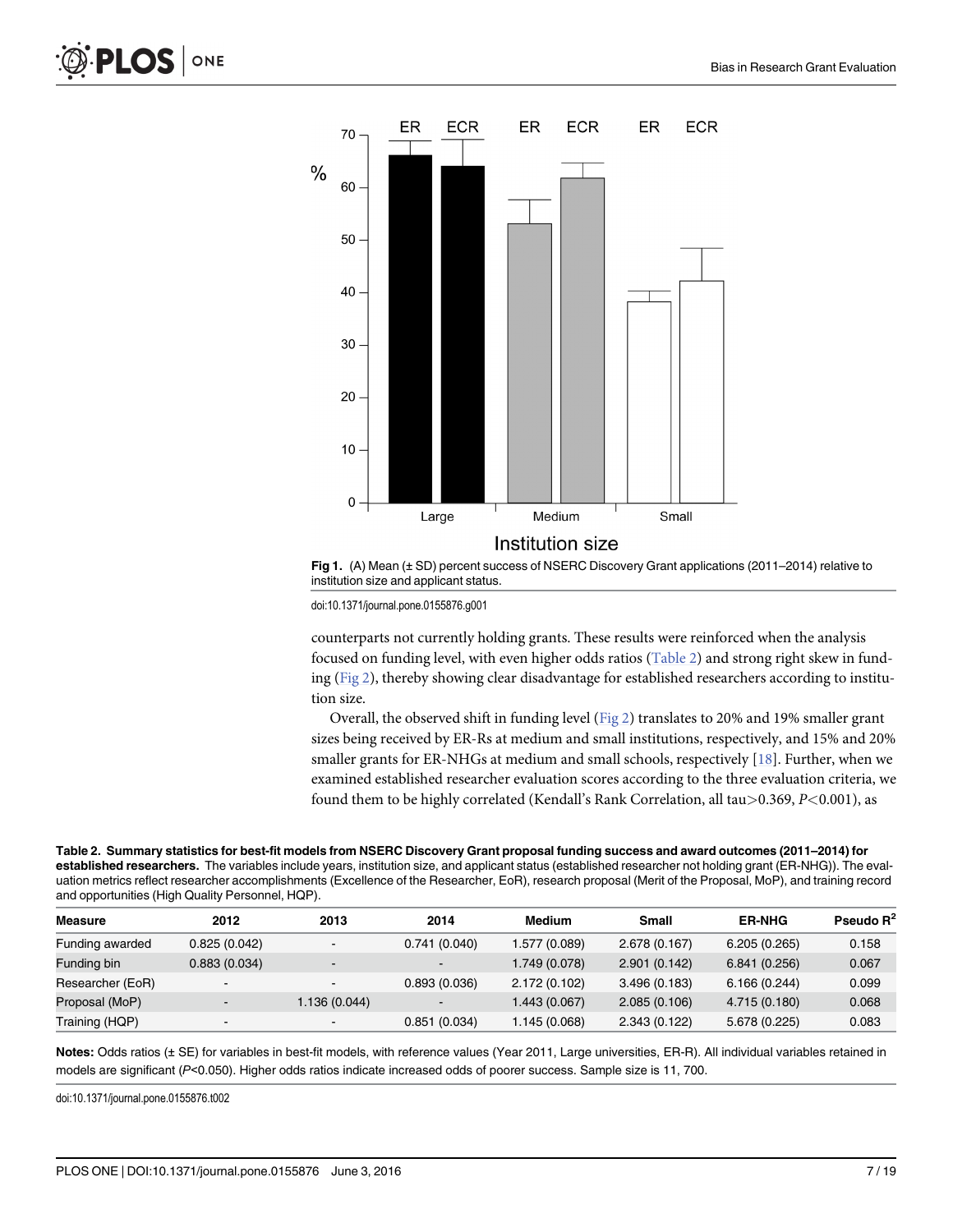<span id="page-7-0"></span>

[Fig 2. F](#page-6-0)unding level scores for NSERC Discovery Grant applications (2011–2014) by established researchers and early career researchers, according to institution size. Normally a score of "J" or earlier letter is required for funding.

evidenced by the consistently higher odds ratios among evaluation criteria for applicants from small schools [\(Table 2](#page-6-0)). Indeed, there was a consistent right skew in evaluation scores for all criteria, in relation to institution size  $(Fig 3)$ .

For ECRs, overall funding success was 4% and 34% lower for applicants from medium and small institutions, respectively, compared to their counterpart's at large institutions. For ECRs, the observed lower funding success at small schools [\(Fig 1](#page-6-0)) translated to a 2.4 times higher fail-ure rate compared to applicants from large institutions [\(Table 3](#page-9-0)). Funding levels were higher for applicants from large schools compared to medium and small schools  $(Table 3)$  $(Table 3)$  $(Table 3)$ , translating to 6% and 9% smaller grant sizes being received by ECRs at medium and small institutions, respectively [\[18\]](#page-17-0). As was the case with established researchers, for ECRs the three evaluation criteria were correlated (all tau  $>$  0.133,  $P$  < 0.001), and there was a right skew for each criterion among applicants from small institutions ([Fig 3](#page-8-0)).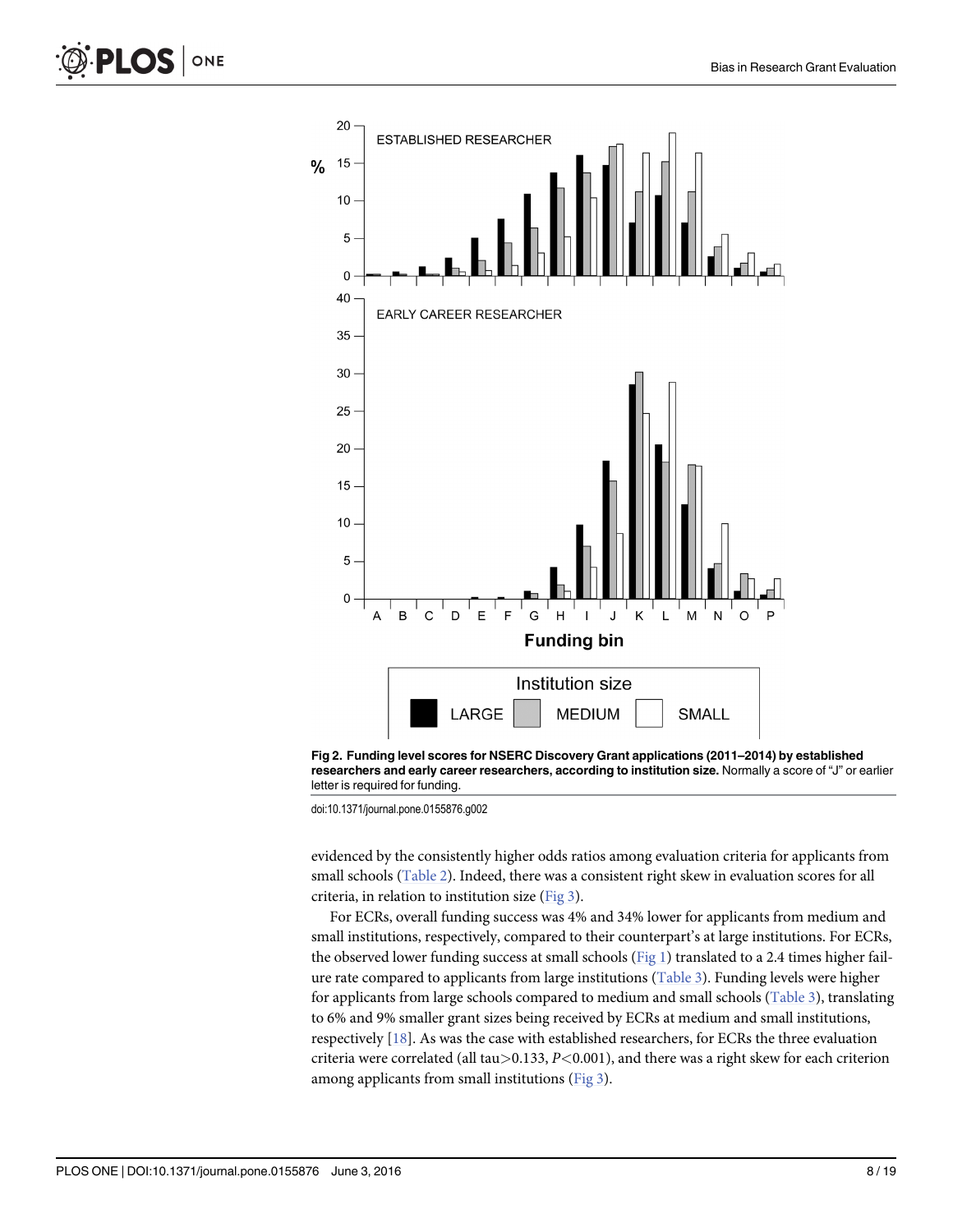<span id="page-8-0"></span>

[Fig 3.](#page-7-0) Evaluation scores for NSERC Discovery Grant applications relative to institution size (2011–2014). (A) Excellence of the Researcher for established researchers. (B) Excellence of the Researcher for early career researchers. (C) Merit of the Proposal for established researchers. (D) Merit of the Proposal for early career researchers. (E) Contribution to the Training of High Quality Personnel for established researchers. (F) Contribution to the Training of High Quality Personnel for early career researchers.

#### Differential merit or systemic bias?

Our longer-term dataset revealed that lower scoring at small institutions has persisted at least since 2004 [\(Fig 4](#page-10-0)) and, collectively, our results call into question the source of the skew observed in Discovery Grant proposal evaluation scores. In general, applicants from medium and small institutions may receive lower scores simply because they have weaker research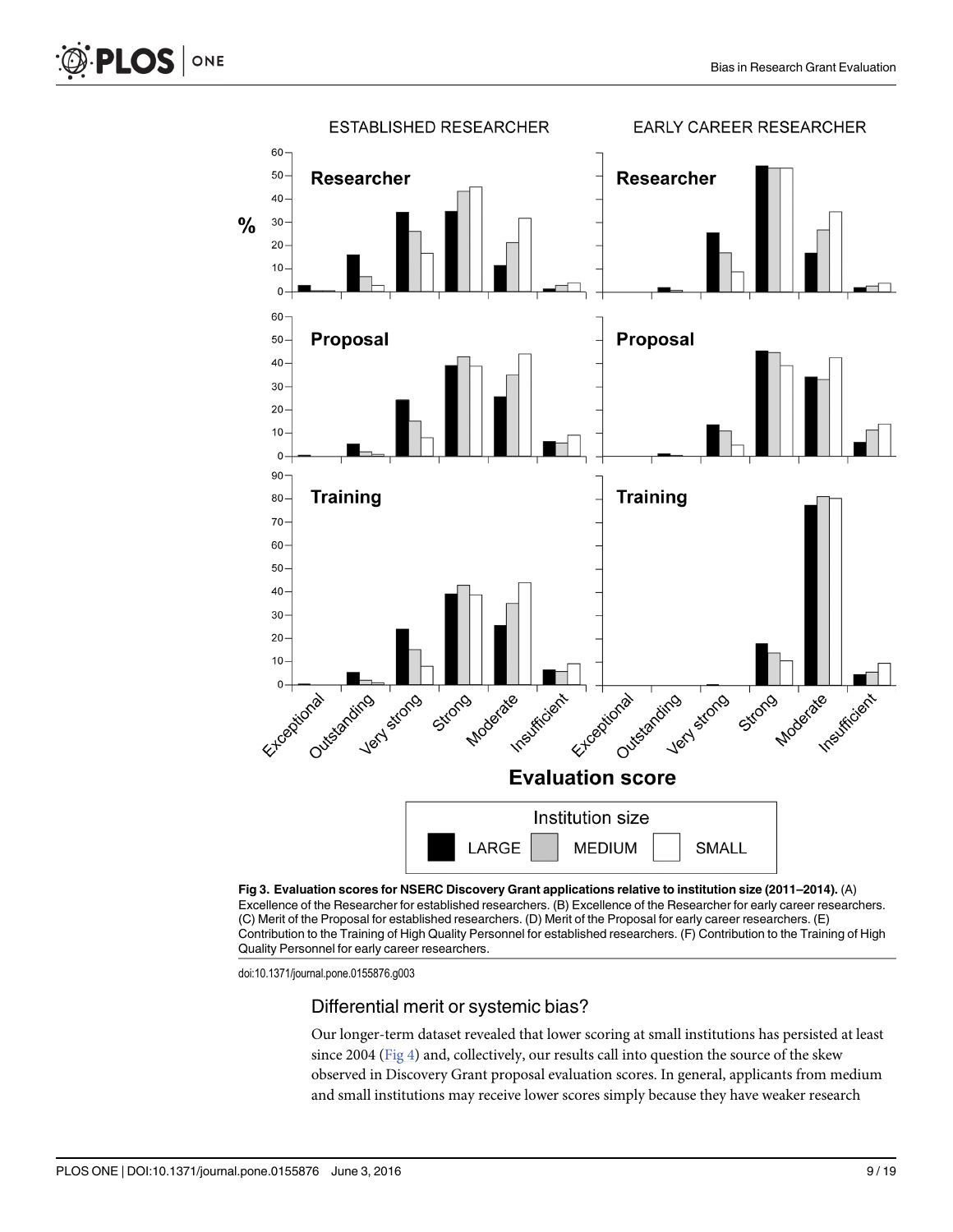<span id="page-9-0"></span>

[Table 3.](#page-7-0) Summary statistics for best-fit models from NSERC Discovery Grant proposal funding success and award outcomes (2011–2014) for Early Career Researchers. The evaluation metrics reflect researcher accomplishments (Excellence of the Researcher, EoR), research proposal (Merit of the Proposal, MoP), and training record and opportunities (High Quality Personnel, HQP).

| <b>Measure</b>   | 2012          | 2013                     | 2014          | <b>Medium</b>  | Small         | Pseudo $R^2$ |
|------------------|---------------|--------------------------|---------------|----------------|---------------|--------------|
| Funding awarded  | . .           | $\sim$                   | 0.755(0.088)  | $\blacksquare$ | 2.482 (0.315) | 0.024        |
| Funding bin      | 0.798(0.077)  | $\overline{\phantom{0}}$ |               | 1.532 (0.182)  | 2.266(0.300)  | 0.012        |
| Researcher (EoR) | 0.766(0.079)  |                          |               | 1.819 (0.235)  | 3.014(0.369)  | 0.023        |
| Proposal (MoP)   | $\sim$        | -                        | -             | 1.287 (0.161)  | 2.089(0.247)  | 0.009        |
| Training (HQP)   | 1.797 (0.279) | 3.405(0.562)             | 2.236 (0.360) | 1.436 (0.236)  | 2.263 (0.372) | 0.034        |

Notes: Odds ratios (± SE) for variables in best-fit models, with reference values (Year 2011, Large universities). All individual variables retained in models are significant (P<0.050). Higher odds ratios indicate increased odds of poorer success. Sample size is 1826.

doi:10.1371/journal.pone.0155876.t003

records, perhaps as a result of higher teaching or administrative commitments compared to individuals from larger schools. Indeed, establishment of successful research programs is closely linked to the availability of time to conduct research [[27](#page-17-0), [28](#page-17-0)], which may be more limited at smaller institutions. Researchers at small schools may also have fewer local collaborators and research-related resources than their counterparts at larger schools [[29](#page-17-0)]. Given these disparities, observed funding skew may be a consequence of the context in which applicants find themselves rather than emerging from a systemic bias during grant proposal evaluation. However, two lines of evidence suggest that the observed disparity is at least partly caused by bias.

First, both established researchers and ECRs from small schools have lower funding success, indicating that applications from these institutions are consistently under-valued. Notably, the magnitude of difference in the success rates according to school size is surprisingly consistent, irrespective of applicant experience level [\(Fig 1,](#page-6-0) Tables [2](#page-6-0) and 3). However, ECRs are recently appointed to their first faculty position and their record mainly represents achievements from their student and post-doctoral training at institutions other than where they are currently employed. Indeed, two of the scoring criteria, researcher excellence (EoR) and personnel training (HQP), should be shaped by standardized measures like number of publications, quality of publications, number of graduate students, and number of graduate student publications ([S1](#page-16-0) [Table](#page-16-0)). These measures should be independent from quality of the written research proposal (MoP), but as we demonstrated earlier, all evaluation metrics are correlated. Further, given the contemporary job market and the glut of PhDs  $[30, 31]$  $[30, 31]$  $[30, 31]$  $[30, 31]$  $[30, 31]$ , it is unlikely that small schools systematically hire weaker researchers to fill tenure-track positions, or that elite ECRs accept offers only from large institutions. Although in some cases ECRs from small schools might lack the institutional resources necessary to prepare a strong Discovery Grant research proposal, this seems improbable as a source of skew because most ECR research proposals support programs that expand upon their previous research experience, which should not be notably weaker for ECRs from smaller schools. Thus, the overall consistency in skew between established researchers and ECRs suggests a skew resulting from evaluation bias.

Second, the consistently lower evaluation scores among ECRs from small schools imply that these applicants are weaker in all facets of research and training (Table 3). However, the right skew in scores for personnel training by small-school applicants ( $Fig 3$ ) is questionable given that all ECRs, regardless of current institution size, have limited experience in student mentoring. Indeed, the right skew for ECR training is significant for applicants from both medium and small institutions (Table 3). However, it is unclear how such skew could arise in the absence of systemic bias, when virtually all ECRs have experienced little previous opportunity to train personnel.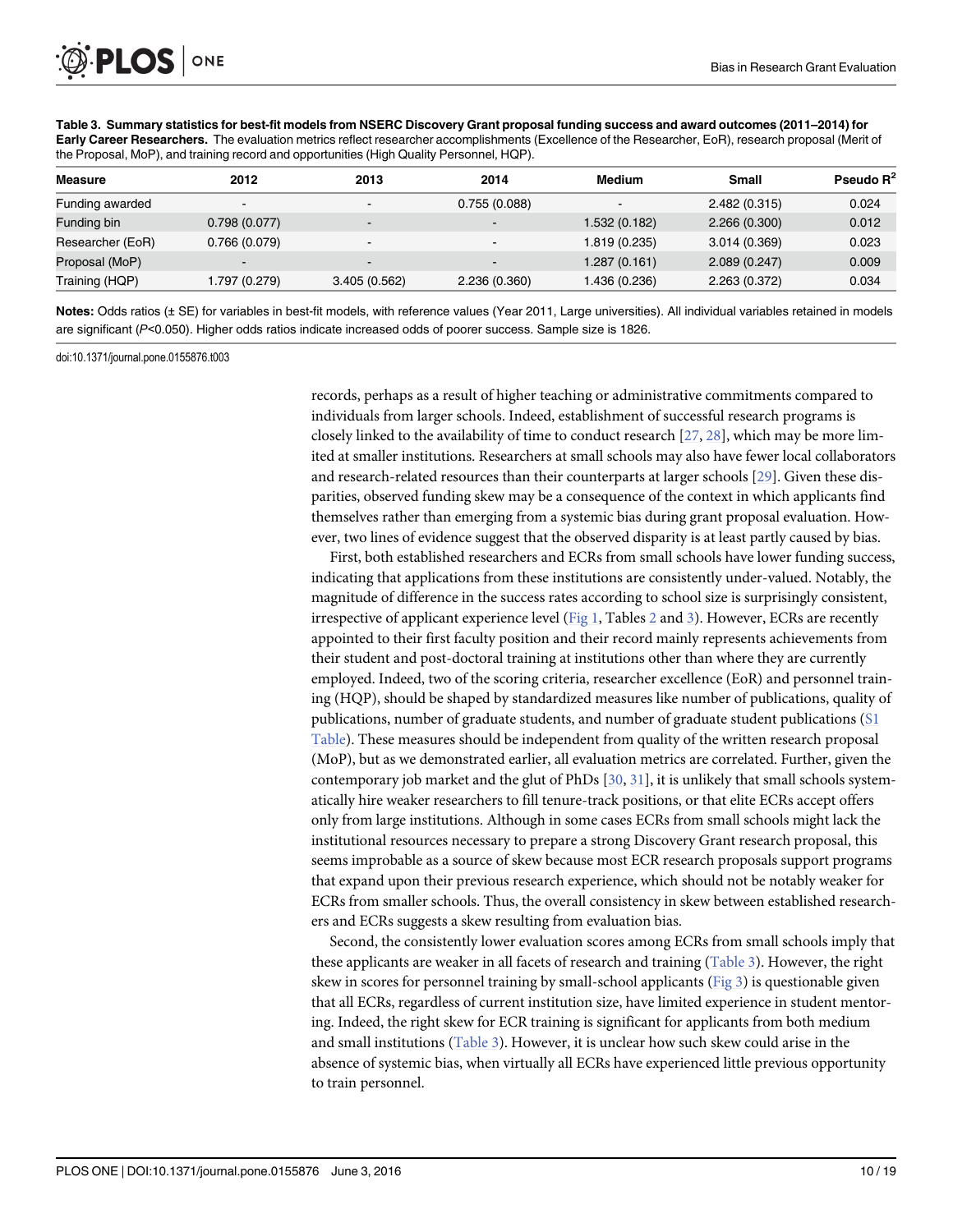<span id="page-10-0"></span>





[Fig 4. D](#page-8-0)iscovery Grant success rates 2004–2015. (A) Established researchers currently seeking Discovery Grant renewal (ER-R). (B) Established researchers currently not holding a Discovery Grant (ER-NHG). (C) Early career researchers (ECR). The dashed line reflects the 2009–2010 adoption of a new grant application evaluation system.

doi:10.1371/journal.pone.0155876.g004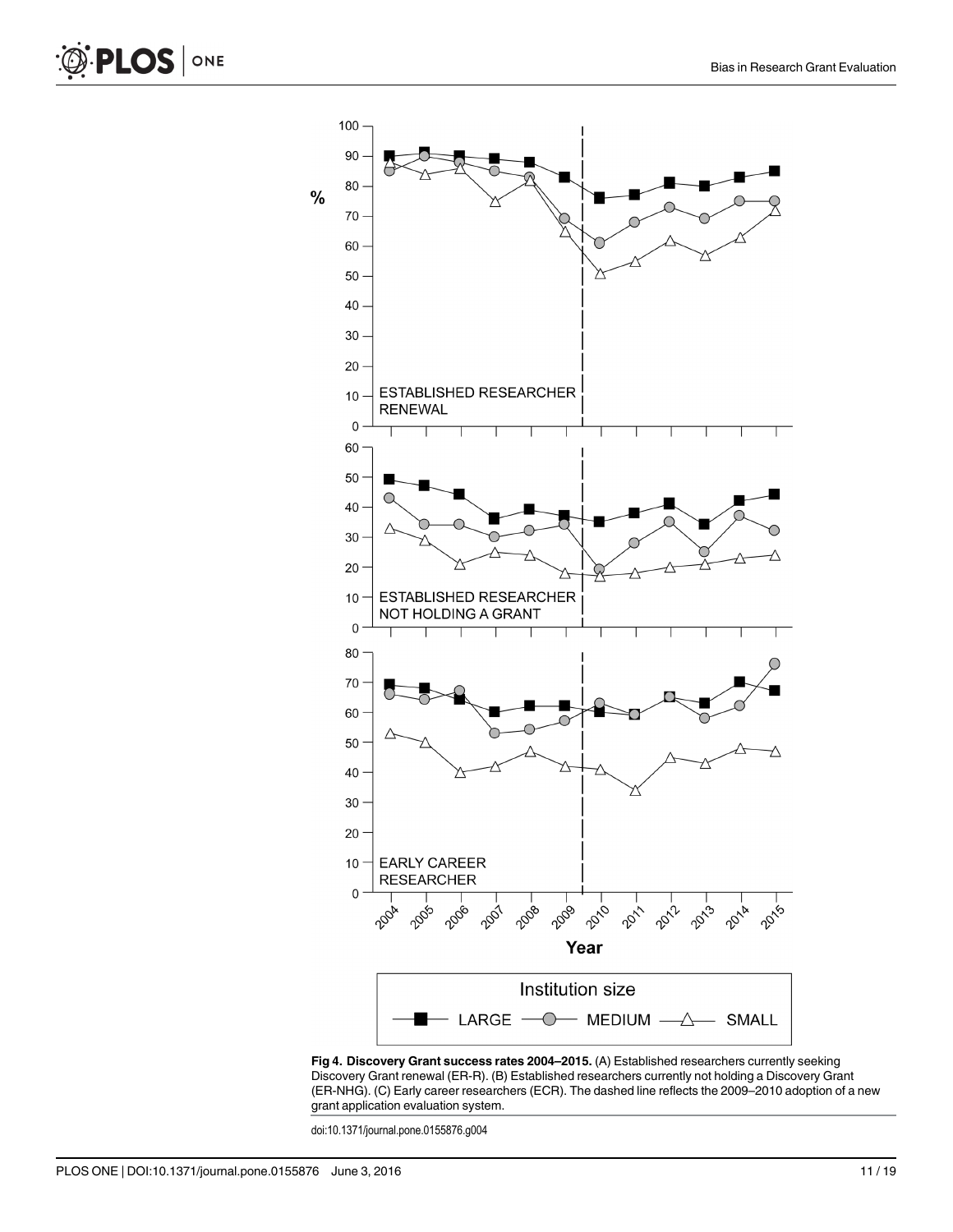#### <span id="page-11-0"></span>Long-term consequences

How do these patterns translate into future science research funding at small schools? When current grant proposal success and funding scores are projected forward, funding support declines at all institutions, but especially so at small schools [\(Fig 5\)](#page-12-0). If left unabated, our projections show that during the next decade, the number of funded researchers will decline by one third at large and medium-sized schools, and by two thirds at small ones. This outcome is due to the combined effects of higher attrition in funding for established researchers who currently hold a Discovery Grant, and lower recruitment into funded bins for ECR's and established researchers currently not holding a Discovery Grant ([Fig 2](#page-7-0)). Our sensitivity analysis of model parameter estimates shows that lack of successful recruitment of ECRs into the ranks of funded researchers is important at small institutions, albeit proportionally less than at larger institutions [\(Table 4\)](#page-13-0). Further, we note that these estimates are likely conservative because they do not account for the anticipated negative feedback associated with diminished success rates and loss of propitious research environments at small schools. Accordingly, as fewer researchers receive Discovery Grant funding at smaller institutions, the loss of both funded collaborators and a critical mass of researchers required to conduct successful research, will be compounded.

The disadvantage of ECRs in terms of both grant proposal funding success and funding levels ([Table 3](#page-9-0)), is particularly troublesome. Small institutions, if they are to maintain a viable research capacity, require a comparable rate of successful recruitment of ECRs into the Discovery Grant program. Their ability to conduct research and training will be further eroded unless national research councils reverse contemporary trends that concentrate grant funding in the hands of select researchers and elite universities [[32](#page-17-0), [33](#page-17-0)].

An important additional observation emerging from our data is that there exists a consistently high rate of attrition among currently-funded established researchers (ER-R) who are unsuccessful in renewing their Discovery Grant at the end of a 5-year grant cycle ([Fig 4](#page-10-0)). This trend is especially prominent at small institutions, where ER-Rs have a disproportionately strong influence on the decline in institutional Discovery Grant success [\(Table 4](#page-13-0)). This finding is especially problematic for programs such as NSERC Discovery Grants, which are intended to support research programs rather than specific research projects [\[19\]](#page-17-0).

Researchers need consistent access to funds in support of research and training opportunities in order to maintain productivity and continuity in a novel research program. These opportunities disappear when funding is lost mid-career. A high proportion of established researchers lacking a Discovery Grant (ER-NHG) in the applicant pool (2009–2015 range: 25.8–33.8%, see  $\underline{18}$ ) as well as their low funding rate (see  $\underline{Fig 4}$ ) mainly reflects low recruitment of former ER-Rs who have lost their Discovery Grants. We interpret this as a direct failure to achieve the Discovery Grant program's fundamental objective of supporting "ongoing programs of research (with long-term goals) rather than a single short-term project or collection of projects" [\[34\]](#page-17-0). Indeed, researchers who initially receive a Discovery Grant only to lose funding later in their career, represent inefficiency in NSERC research spending; a more effective funding model would either increase the likelihood of continuity of Discovery Grant funding through the duration of an applicant's research career, or else better identify the group of ECRs who are least likely to receive a grant renewal, and not fund their initial funding request. The large cohort of ER-Rs from small schools, who become ER-NHGs after their Discovery Grant renewal is unsuccessful, aggravates the science funding problem facing smaller institutions.

#### Mitigating funding skew

The integrity of any national research council depends on the premise that successful funding is merit-based, and it is thus the responsibility of research councils to invoke measures to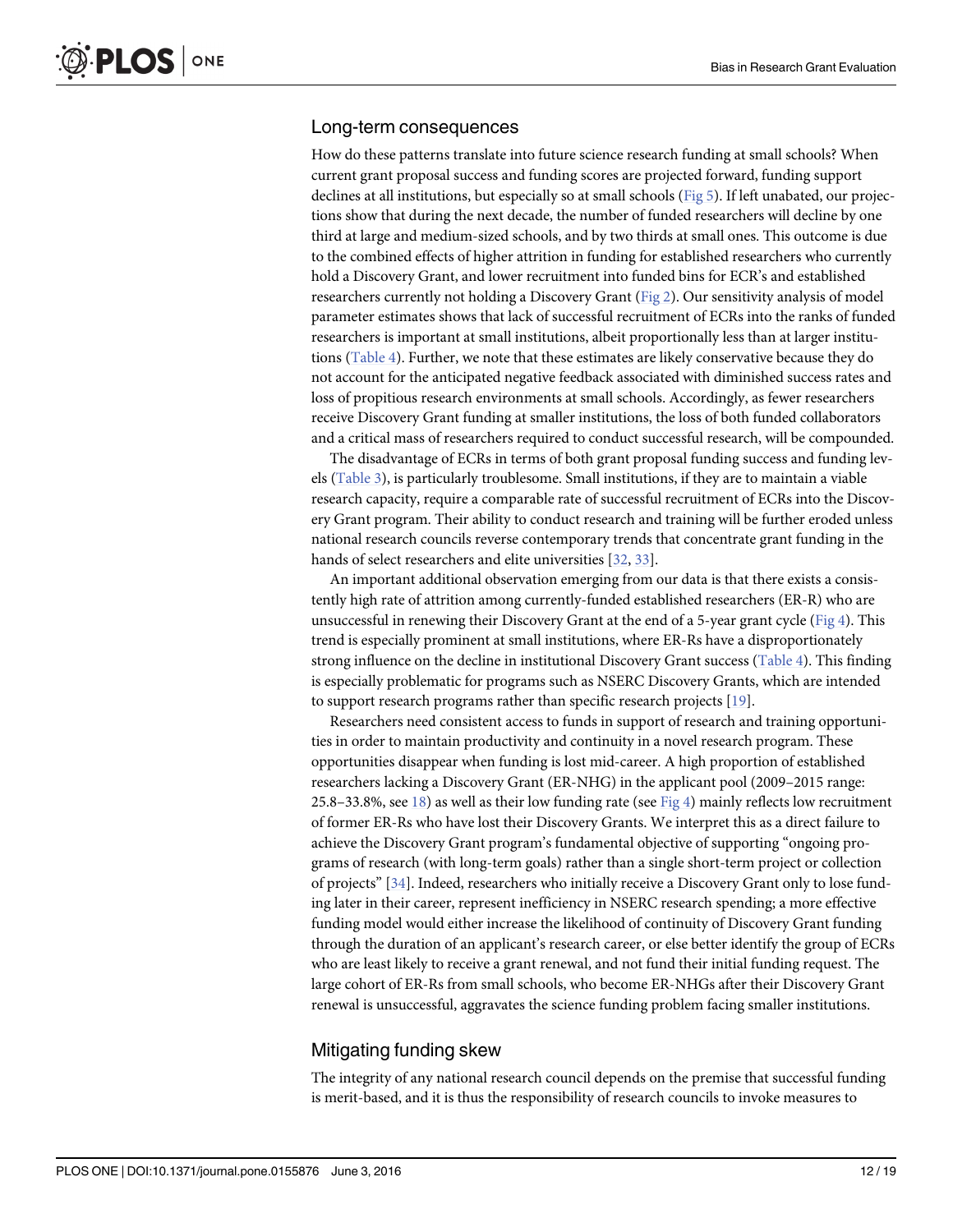<span id="page-12-0"></span>



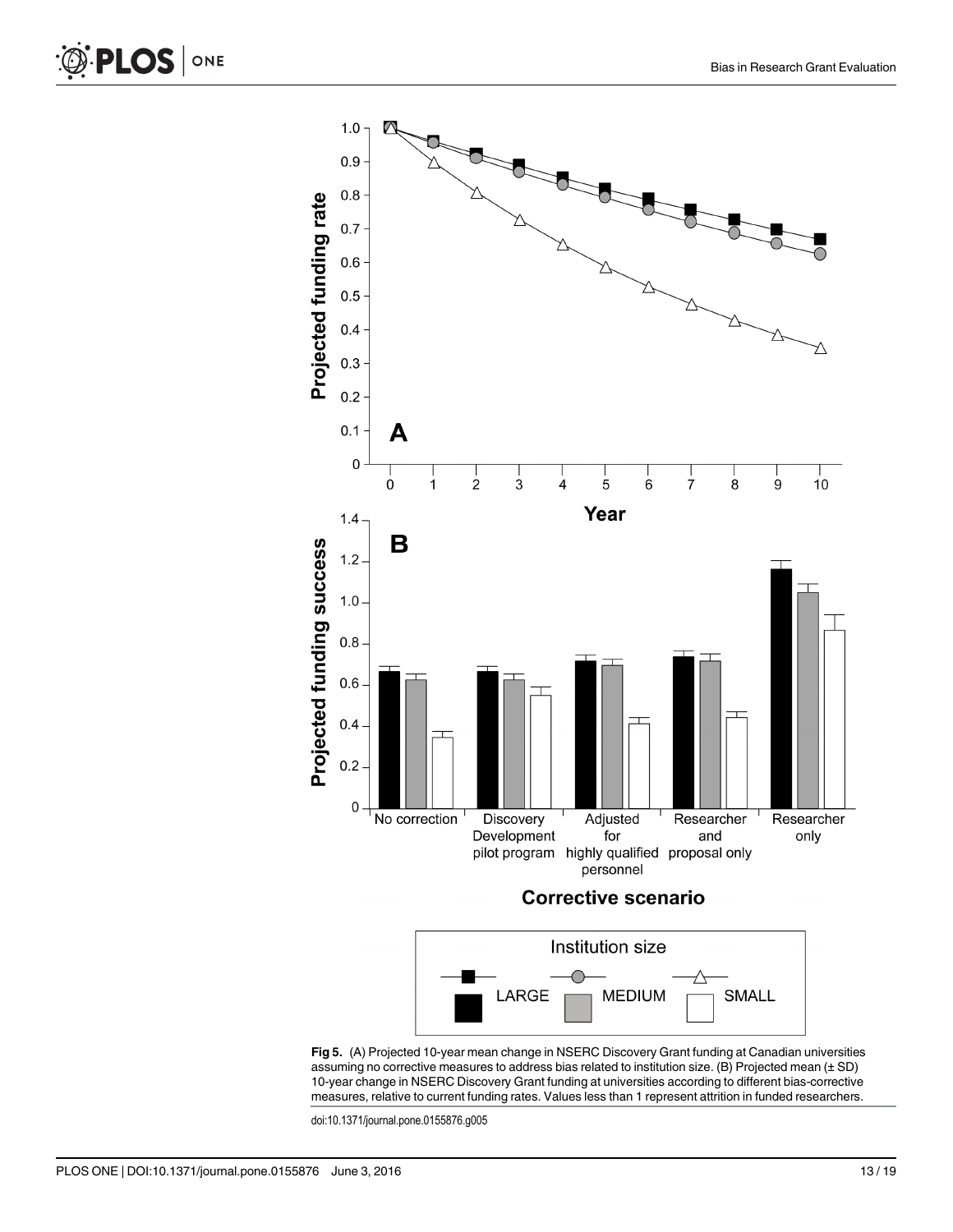<span id="page-13-0"></span>[Table 4.](#page-11-0) Sensitivity analysis of applicant type contributions for projected Discovery Grant funding success relative to institution size. Applicant types are established researchers seeking grant renewal (ER-R), established researchers not currently holding a grant (ER-NHG) and early career researchers (ECR).

| <b>Applicant type</b> | Large | Medium | <b>Small</b> |
|-----------------------|-------|--------|--------------|
| ER-R                  | 0.238 | 0.25   | 0.368        |
| ER-NHG                | 0.672 | 0.698  | 0.558        |
| <b>ECR</b>            | 0.65  | 0.618  | 0.57         |

Notes: The table reports the proportional reduction in funding success rates over 10 years resulting from complete removal of the contribution of individual applicant types. Projections assume that no corrective measures are applied.

doi:10.1371/journal.pone.0155876.t004

mitigate unwanted evaluation skew. NSERC began to address this issue in 2015 with its Discovery Development (DD) program that provides bridge funding to applicants at small schools who narrowly missed the minimum criteria for a normal Discovery Grant. Fifty-seven established researchers from small schools each received \$20,000 over two years. The amount is less than 30% of the 2015 mean annual funding for successful proposals [\[18](#page-17-0)] and surely is insufficient to operate a viable research program during the transition period. Even if matched by internal grants, DD recipients will receive substantially less research funding than the national mean grant. Further, based on past success rates for established researchers from small schools [\(Fig 1\)](#page-6-0), it is unlikely that the DD program will dramatically reverse the pattern of low funding success. In particular, the largest skew in scores for applicants from medium and small schools is due to the researcher excellence (EoR) criterion (Tables [2](#page-6-0) and [3,](#page-9-0) [Fig 3](#page-8-0)), which is unlikely to be reversed over the 2-year span of the DD award. Although the DD program acknowledges and aims to correct skew in grant proposal funding success, it fails to address the root causes of lower Discovery Grant funding among applicants from small schools. Thus, it is difficult to envision how short-term initiatives such as DD awards will remedy evaluation skew that systematically disfavours applicants from small schools. Instead, research funds would be more wisely invested if they provided sufficient support for all qualified researchers to maintain viable and productive long-term research and training programs.

NSERC Discovery Grants may be adjusted through other corrective measures including lower weighting for personnel training  $[26]$ . This action may be especially appropriate for new researchers given that the training criterion is largely non-informative for ECRs in the Discovery Grant competition [\(Fig 2\)](#page-7-0). However, our projections show that such a change would not substantially alter the observed skew in funding success ( $Fig 5$ ). Other corrections, including eliminating scores for the research proposal, continue to show persistent differential funding rates according to institution size  $(Fig 5)$  $(Fig 5)$  $(Fig 5)$ .

#### Implications to science funding policy

Systemic evaluation skew is increasingly evident among other national research councils [[31](#page-17-0)– [33\]](#page-17-0), although in most cases it remains unclear to what extent such skew is attributable to differential merit and/or actual evaluation bias. Regardless of its source, this skew is challenging to address but there may be measures that can better mitigate its effects than current solutions [\[31](#page-17-0)]. First, one must be clear on the source of the problem that may often be rooted in limited national funds for research or shifting funding priorities toward commercial development and innovation.

Second, it seems evident that, in the case of NSERC Discovery Grants, early career researchers should not be evaluated using the same scoring system as established researchers. Based on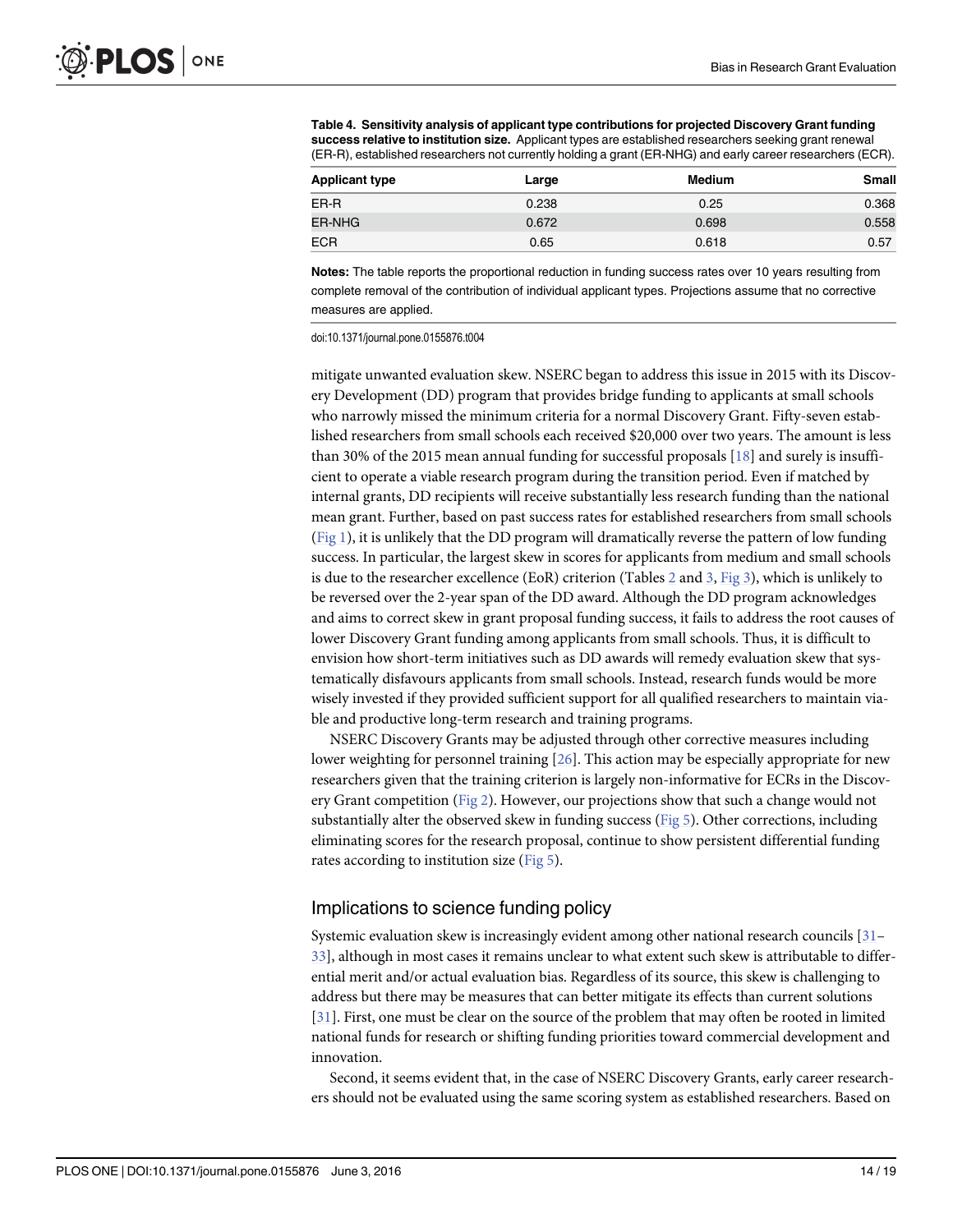<span id="page-14-0"></span>our analysis, either a different HQP training criterion should be developed, or the criterion should be dropped altogether for ECRs. An alternative is to follow the lead of other research councils that offer starting grants restricted to early career applicants [[35](#page-17-0)–[37](#page-17-0)]. Evaluation criteria for these programs can then be tailored to reflect the best indicators of future research success.

Third, applicant identity and institutional affiliation are cornerstones for assessing researcher excellence (and perhaps personnel training), meaning that evaluation bias may be difficult to avoid unless opportunities for subjective assessment are minimized. This may be facilitated through greater reliance on bibliometric or axiomatic indices [\[38](#page-17-0)–[40\]](#page-18-0), especially those emphasizing recent contributions or criteria that are prioritized by the research council or funding competition. These metrics should be tabulated by the research council rather than by individual grant proposal reviewers and selection committee members, as is currently the approach with Discovery Grants (see  $S1$  Table). In fact, standard bibliometric approaches have been adopted by other research councils, including in Canada [\[41\]](#page-18-0), and thus reasonably could be integrated into NSERC Discovery Grant proposal evaluations. These metrics should complement other measures of researcher productivity, quality, and novelty that may be prioritized differentially by individual research councils. For instance, some research councils may recognize contributions to scholarship, the profession, and training as being particularly important, and these can be quantified and integrated directly into the evaluation score.

Fourth, the research proposal component of the grant application necessarily must be evaluated by expert reviewers and selection committees rather than through bibliometric approaches, but this can be accomplished via blind review. Such an approach will separate an applicant's institutional affiliation from the proposed work, and thereby should limit spurious correlation between scores for researcher excellence and proposal merit, even in a small research community where reviewers may be familiar with individual applicants  $[42, 43]$  $[42, 43]$  $[42, 43]$  $[42, 43]$ . Blind review is becoming increasingly common as a means of ensuring objectivity for manuscripts under consideration for publication  $[44, 45]$  $[44, 45]$  $[44, 45]$  $[44, 45]$ , although a potential drawback of blind review of research grant proposals is the loss of context between applicants' experience and their ability to successfully conduct the proposed work. However, this concern does highlight the questionable value of research proposals in the Discovery Grant context, given that the three evaluation criteria yield correlated scores, and that there is no direct accountability between research that is proposed in a grant application and that which is actually conducted using granted funds. Importantly, as new funding evaluation systems are developed and launched, research councils must be explicit and transparent by using metrics that are fair, relevant, and well-tested, thereby allowing researchers to confidently tailor their research activities and funding proposals for best success. For example, as it stands the Discovery Grant program lacks clarity in terms of both the relative importance of quantity versus quality of publications when evaluating researcher performance, and the role of trainee degree type (i.e., B.Sc., M.Sc., Ph.D) and post-graduation employment activity, when assessing quality of the training environment. These are important considerations when developing any robust and informative grant evaluation system. Regardless, whatever mechanisms are chosen to improve funding equity, they should remove the institutional context of research applications and/or acknowledge evaluation skews and develop policies and procedures that will effectively mitigate their consequences.

#### Institutional responsibilities

It is important to emphasize that even with earnest reform of grant proposal evaluation criteria and procedures, there will likely remain tangible disadvantages to research funding success and productivity at small universities. Some of these residual disadvantages may reflect true differences in applicant merit, and some small institutions probably contribute to low grant proposal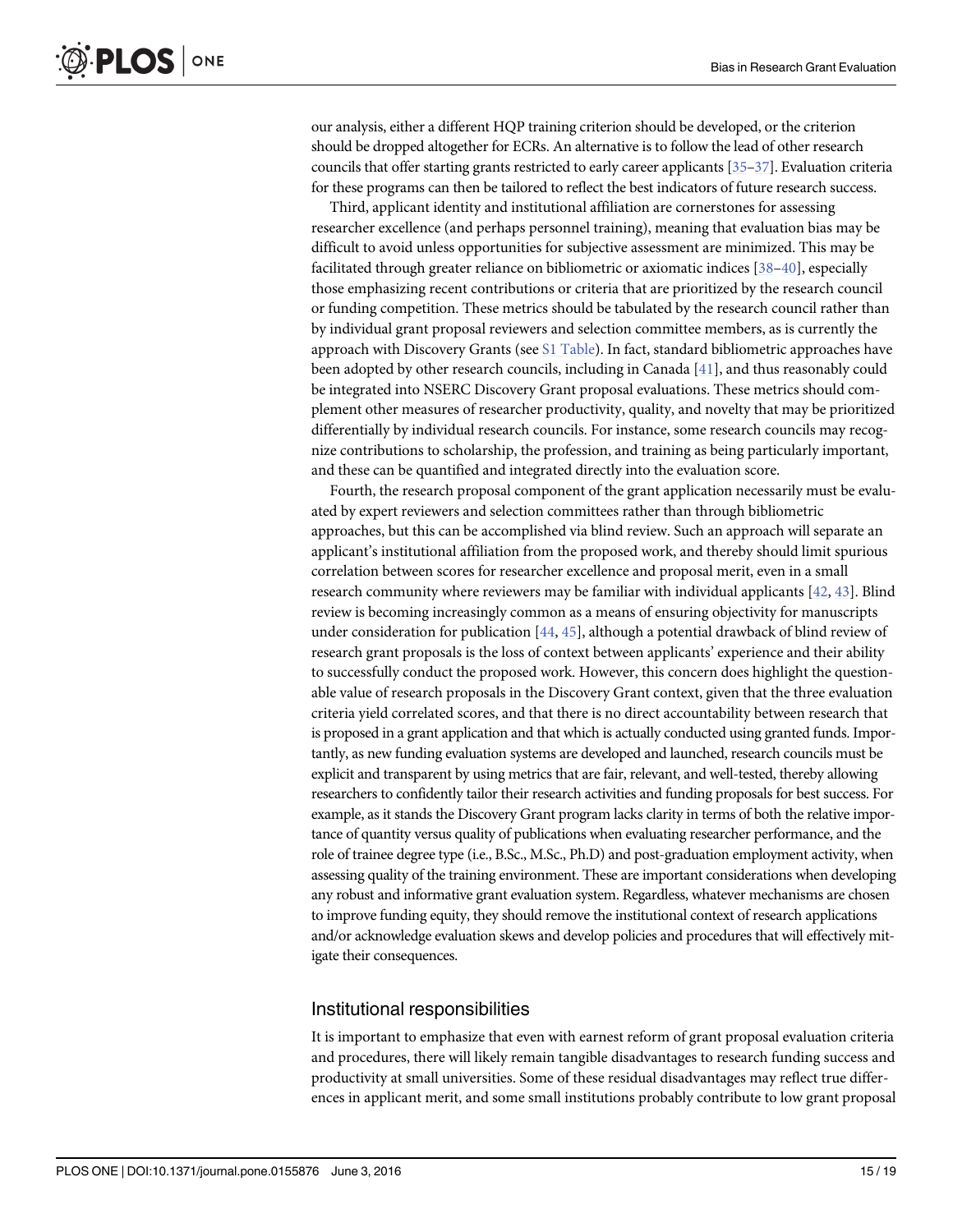<span id="page-15-0"></span>funding success by failing to provide highly competitive research environments for their faculty. In response, small institutions can be pro-active by developing policies that better reflect contemporary challenges and realities in an increasingly competitive and cash-limited research environment.

First, new researchers should be recognized as needing adequate institutional support to establish productive research programs. While the process of job negotiation between university administration and potential new faculty often can be adversarial, administrators have a responsibility to provide startup funds, reduced teaching loads, and necessary space and support that will set a strong foundation for researcher success during the initial phases of their careers. Some institutions have adopted peer-mentoring policies for new researchers as an added level of support which can assist with grant proposal or manuscript editing, research direction, and helping balance conflicting time demands [\[46,](#page-18-0) [47\]](#page-18-0).

Second, established researchers at small schools should receive the necessary institutional support to maintain research success. Examples include adjusted teaching loads, improved administrative support for research, and reduced institutional duties such that researchers have sufficient time to conduct research and publish papers, write competitive grant proposals, and train and manage personnel [\[48](#page-18-0), [49](#page-18-0)]. Some institutions hire teaching-only faculty who can provide some teaching relief, thereby allowing researchers to increase investment in researchrelated endeavors. Alternatively, small schools may provide flexibility in teaching and research responsibilities according to faculty performance or career priorities [[50](#page-18-0)]. In many cases, robust graduate student funding through undergraduate teaching or research assistantships can greatly benefit researcher capacity to support active research programs; our data ([Table 1](#page-4-0)) show that small institutions have proportionally fewer graduate students, and by inference, lower research capacity [[48](#page-18-0), [49](#page-18-0)]. Intramural bridge funding, for established researchers who recently lost research grants, may increase the likelihood that extramural support eventually can be regained.

Third, small schools should recognize that in the present funding and student recruitment climate, it may no longer be possible to mount successful research in all traditional disciplines. Rather, small institutions need to select strategic areas for research emphasis and development, and capitalize on synergies and economies of scale by supporting core groups of researchers who can collaboratively establish strong and dynamic research programs that will be competitive with those at larger schools. During such transition, comparable support to productive researchers who fall outside of changing strategic initiatives should be maintained. It follows that small institutions need to be creative and nimble in their approach to research and graduate training, such as by adopting accelerated graduate degree programs to facilitate more efficient personnel training, or refining existing programs to keep pace with emerging and dynamic disciplines, new technologies, and the knowledge requirements of changing societies. Importantly, small institutions need to organize and speak with a united voice in support of research at small schools, including fair and equitable science funding that recognizes varying research contexts among institutions. Large institutions have been particularly effective in these pursuits through efforts that enable unified positions, successful lobbying of governments, and active strategic planning and institutional restructuring. Ultimately, adopting similar measures will benefit small institutions by allowing them to better profile and position themselves in a highly competitive and dynamic science-funding environment.

# Conclusion

Public support for science is an important trust and public research funds must be distributed appropriately and without bias, in order to fully advance knowledge and thereby benefit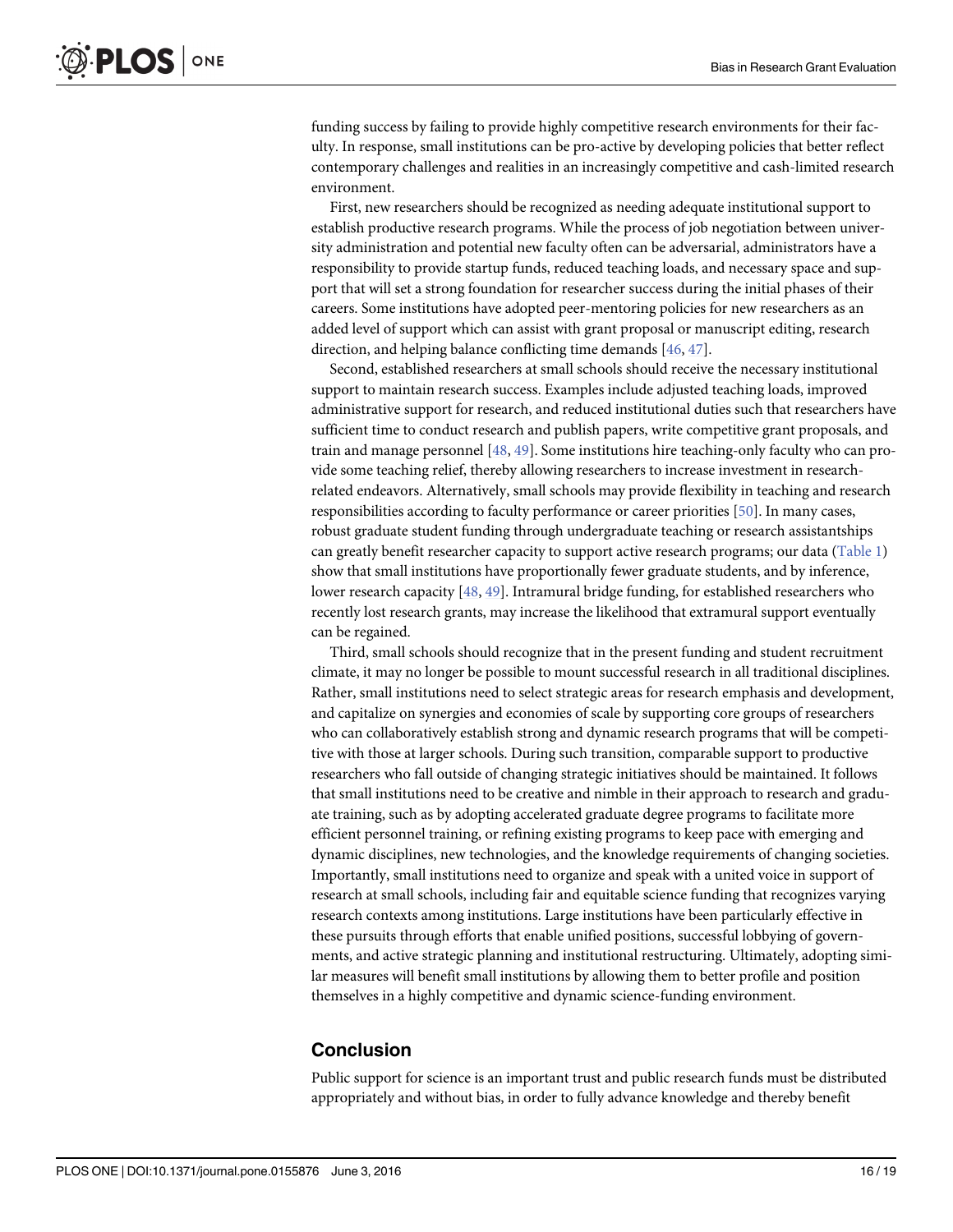<span id="page-16-0"></span>societal needs and expectations. All applicants must have equal opportunity for success through an evaluation process that is based upon future research prospects, capabilities, and accomplishments rather than the applicant's seniority, celebrity, or institutional affiliation. Such a diversified approach promotes breadth in a nation's science training environment, scientific accomplishments, and overall productivity  $[1-3]$ . Ultimately, elimination of systemic skew in grant proposal evaluation and funding is the responsibility of individual research councils and will improve a nation's ability to maintain scientific excellence while attracting, training, and retaining talented scholars.

# Supporting Information

[S1 Table](http://www.plosone.org/article/fetchSingleRepresentation.action?uri=info:doi/10.1371/journal.pone.0155876.s001). S1 Table presents the qualitative criteria used by grant proposal reviewers and selection committees to evaluate NSERC Discovery Grant proposals, see: [http://www.nserc](http://www.nserc-crsng.gc.ca/_doc/Professors-Professeurs/DG_Merit_Indicators_eng.pdf)[crsng.gc.ca/\\_doc/Professors-Professeurs/DG\\_Merit\\_Indicators\\_eng.pdf](http://www.nserc-crsng.gc.ca/_doc/Professors-Professeurs/DG_Merit_Indicators_eng.pdf) (accessed August 20, 2015). (DOCX)

Acknowledgments

We are grateful to NSERC for providing access to the Discovery Grant funding dataset. The conclusions emerging from this work are exclusively those of the authors and do not necessarily reflect the opinions of NSERC.

# Author Contributions

Conceived and designed the experiments: DLM DM CL PRL HM MM M-AV. Performed the experiments: DLM. Analyzed the data: DLM. Wrote the paper: DLM DM CL PRL HM MM M-AV.

#### References

- [1.](#page-1-0) May RM (1997) The scientific wealth of nations. Science 275: 793–796.
- 2. King DA (2004) The scientific impact of nations. Nature 430: 311-316. PMID: [15254529](http://www.ncbi.nlm.nih.gov/pubmed/15254529)
- [3.](#page-1-0) Cimini G, Gabrielli A, Sylos Labini F (2014) The scientific competitiveness of nations. PLoS ONE 9(12): e113470. doi: [10.1371/journal.pone.0113470](http://dx.doi.org/10.1371/journal.pone.0113470) PMID: [25493626](http://www.ncbi.nlm.nih.gov/pubmed/25493626)
- [4.](#page-1-0) Geuna AM, Martin BR (2003) University research evaluation and funding: An international comparison. Minerva 41: 277–304.
- [5.](#page-1-0) Scheiner SM, Bouchie LM The predictive power of NSF reviewers and panels. Front Ecol Env 11: 406– 407.
- [6.](#page-1-0) Chubin DE (1994) Grants peer review in theory and practice. Eval Rev 18:20–30.
- [7.](#page-1-0) Wessley S (1998) Peer review of grant applications: What do we know? Lancet 352: 301–305. PMID: [9690424](http://www.ncbi.nlm.nih.gov/pubmed/9690424)
- [8.](#page-1-0) Bornmann L, Daniel H-D (2004) Reliability, fairness, and predictive validity of committee peer review. BIF Futura 19:7–19.
- [9.](#page-1-0) Bornmann L, Wallon G, Ledin A (2008) Does the committee peer review select the best applicants for funding? An investigation of the selection process for two European Molecular Biology Organization programmes. PLoS ONE 3: e3480. doi: [10.1371/journal.pone.0003480](http://dx.doi.org/10.1371/journal.pone.0003480) PMID: [18941530](http://www.ncbi.nlm.nih.gov/pubmed/18941530)
- [10.](#page-1-0) Travis GDL, Collins HM (1991) New light on old boys: Cognitive and institutional particularism in the peer review system. Sci Tech & Hum Val 16: 322–341.
- 11. Lee CL, Sugimoto CR, Zhang G, Cronin B (2013) Advances in information science: Bias in peer review. J Am Soc Infor Sci Tech 64: 2–17.
- [12.](#page-1-0) Marsh HW, Jayasinghe UW, Bond NW (2008) Improving the peer review process for grant applications: Reliability, validity, bias, and generalizability. Am Psychol 63: 160-168. doi: [10.1037/0003-066X.63.3.](http://dx.doi.org/10.1037/0003-066X.63.3.160) [160](http://dx.doi.org/10.1037/0003-066X.63.3.160) PMID: [18377106](http://www.ncbi.nlm.nih.gov/pubmed/18377106)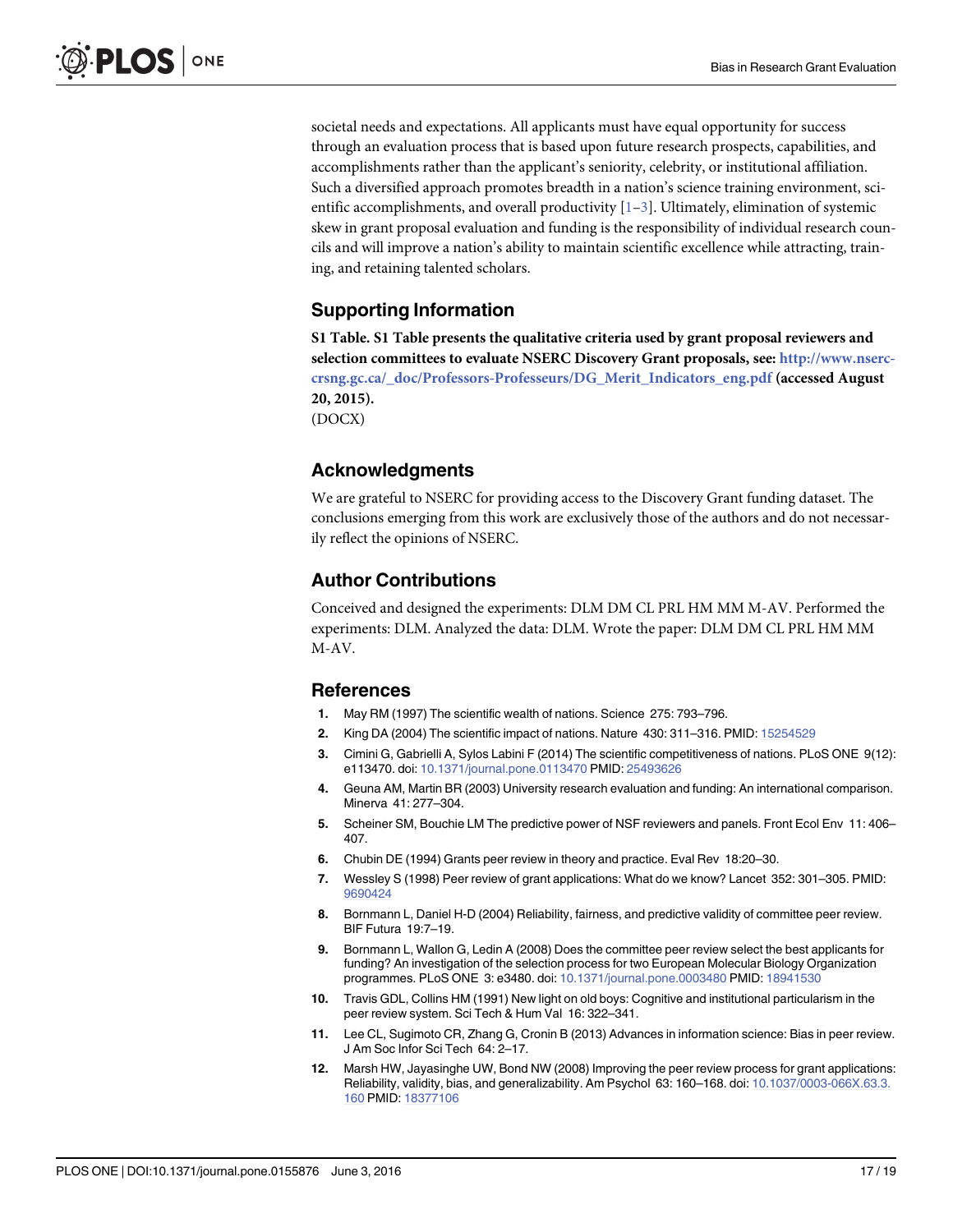- <span id="page-17-0"></span>[13.](#page-1-0) Demicheli V, Di Pietrantonj C (2007) Peer review for improving the quality of grant applications. Cochrane Database of Syst. Rev. 2007, MR000003.
- [14.](#page-1-0) Marsh HW, Bornmann L, Mutz R, Daniel H-D, O'Mara A (2009) Gender effects in the peer reviews of grant proposals: A comprehensive meta-analysis comparing traditional and multilevel approaches. Rev Educ Res 79: 1290–1326.
- [15.](#page-1-0) Kaatz A, Guttierez B, Carnes M (2014) Threats to objectivity in peer review: The case of gender. Trends Pharm Sci 8: 371–373.
- [16.](#page-1-0) Day TE (2015) The big consequences of small biases: A simulation of peer review. Res. Policy [dx.doi.](http://dx.doi.org/10.1016/j.respol.2015.01.006) [org/10.1016/j.respol.2015.01.006.](http://dx.doi.org/10.1016/j.respol.2015.01.006)
- [17.](#page-1-0) Li D, Agha L (2015) Big names or big ideas: Do peer-review panels select the best science proposals? Science 348: 434–438. doi: [10.1126/science.aaa0185](http://dx.doi.org/10.1126/science.aaa0185) PMID: [25908820](http://www.ncbi.nlm.nih.gov/pubmed/25908820)
- [18.](#page-2-0) NSERC Competition Statistics (2015) [http://www.nserc-crsng.gc.ca/\\_doc/Students-Etudiants/](http://www.nserc-crsng.gc.ca/_doc/Students-Etudiants/2015StatsDGP_e.pdf) [2015StatsDGP\\_e.pdf](http://www.nserc-crsng.gc.ca/_doc/Students-Etudiants/2015StatsDGP_e.pdf) (accessed November 2, 2015).
- [19.](#page-2-0) International Review Committee, Report of the International Review Committee on the Discovery Grants Program (2009) [http://www.nserc-crsng.gc.ca/\\_doc/Reports-Rapports/Consultations/](http://www.nserc-crsng.gc.ca/_doc/Reports-Rapports/Consultations/international_review_eng.pdf) [international\\_review\\_eng.pdf](http://www.nserc-crsng.gc.ca/_doc/Reports-Rapports/Consultations/international_review_eng.pdf) (accessed November 2, 2015).
- [20.](#page-3-0) NSERC Program Guidelines. [http://www.nserc-crsng.gc.ca/Professors-Professeurs/Grants-Subs/](http://www.nserc-crsng.gc.ca/Professors-Professeurs/Grants-Subs/DGCategories-SDCategories_eng.asp) [DGCategories-SDCategories\\_eng.asp](http://www.nserc-crsng.gc.ca/Professors-Professeurs/Grants-Subs/DGCategories-SDCategories_eng.asp).
- [21.](#page-3-0) Hosmer DW, Lemeshow S, Sturdivant RX (2013) Applied Logistic Regression. John Wiley & Sons, Hoboken NJ
- [22.](#page-3-0) Fullerton AS (2009) A conceptual framework for ordered logistic regression models. Soc Meth & Res doi: [10.1177/0049124109346162](http://dx.doi.org/10.1177/0049124109346162)
- [23.](#page-4-0) Morris W, Doak DF (2002) Quantitative Conservation Biology. Sinauer, Sunderland, MA.
- [24.](#page-4-0) Murray, DL, Cox, EW, Ballard, WB, Whitlaw, HA, Lenarz, MS, Custer, TW, et al. (2006) Pathogens, nutritional deficiency, and climate change influences on a declining moose population. Wildlife Monographs No. 166.
- [25.](#page-5-0) NSERC Discovery Development grant system (2015) [http://www.nserc-crsng.gc.ca/Professors-](http://www.nserc-crsng.gc.ca/Professors-Professeurs/Grants-Subs/DiscoveryPilot-DecouvertePilote_eng.asp)[Professeurs/Grants-Subs/DiscoveryPilot-DecouvertePilote\\_eng.asp](http://www.nserc-crsng.gc.ca/Professors-Professeurs/Grants-Subs/DiscoveryPilot-DecouvertePilote_eng.asp) (accessed November 2, 2015).
- [26.](#page-5-0) International Review Panel, Evaluation of NSERC's Discovery Program Final Report (2014), [http://](http://www.nserc-crsng.gc.ca/_doc/NSERC-CRSNG/IntReview_eng.pdf) [www.nserc-crsng.gc.ca/\\_doc/NSERC-CRSNG/IntReview\\_eng.pdf](http://www.nserc-crsng.gc.ca/_doc/NSERC-CRSNG/IntReview_eng.pdf) (accessed November 2, 2015).
- [27.](#page-9-0) Laudel G, Gläser J (2008) From apprentice to colleague: The metamorphosis of early career researchers. High Educ 55: 387–406.
- [28.](#page-9-0) Hemmings B, Kay R (2010) University lecturer publication output: Qualifications, time, and confidence count. J High Educ Pol Mgmt 32: 185–197.
- [29.](#page-9-0) Heinze T, Shapira P, Rogers JD, Senker JM (2009) Organizational and institutional influences on creativity in scientific research. Res Pol 38: 610–623.
- [30.](#page-9-0) Palakovich Carr J (2013) Life science graduates face daunting labor market. BioSci 60: 922–923.
- [31.](#page-9-0) Alberts B, Kirschner MW, Tilghman S, Varmus H (2014) Rescuing US Biomedical research from its systemic flaws. Proc Nat Acad Sci 111: 5773–5777. doi: [10.1073/pnas.1404402111](http://dx.doi.org/10.1073/pnas.1404402111) PMID: [24733905](http://www.ncbi.nlm.nih.gov/pubmed/24733905)
- [32.](#page-11-0) Fortin J-M, Currie DJ (2013) Big Science vs. Little Science: How Scientific Impact Scales with Funding. PLoS ONE 8(6): e65263. doi: [10.1371/journal.pone.0065263](http://dx.doi.org/10.1371/journal.pone.0065263) PMID: [23840323](http://www.ncbi.nlm.nih.gov/pubmed/23840323)
- [33.](#page-11-0) Ma A, Mondragón RJ, Latora V (2015) Anatomy of funded research in science. Proc Nat Acad Sci [www.pnas.org/cgi/doi/10.1073/pnas.1513651112](http://www.pnas.org/cgi/doi/10.1073/pnas.1513651112) (early view)
- [34.](#page-11-0) Discovery Grants Program. [http://www.nserc-crsng.gc.ca/Professors-Professeurs/Grants-Subs/](http://www.nserc-crsng.gc.ca/Professors-Professeurs/Grants-Subs/DGIGP-PSIGP_eng.asp) [DGIGP-PSIGP\\_eng.asp](http://www.nserc-crsng.gc.ca/Professors-Professeurs/Grants-Subs/DGIGP-PSIGP_eng.asp) (accessed March 17, 2016).
- [35.](#page-14-0) Neufeld, Huber N, Wegner A (2013) Peer review-based selection decisions in individual research funding, applicants' publication strategies and performance: The case of the ERC Starting Grants. Res Eval 22: 237–247.
- 36. European Research Council Starting Grants. <http://erc.europa.eu/starting-grants> (accessed February 17, 2016),
- [37.](#page-14-0) National Science Foundation Faculty Early Career Development Program. [http://www.nsf.gov/funding/](http://www.nsf.gov/funding/pgm_summ.jsp?pims_id=503214) [pgm\\_summ.jsp?pims\\_id=503214](http://www.nsf.gov/funding/pgm_summ.jsp?pims_id=503214) (accessed February 17, 2016).
- [38.](#page-14-0) Stallings J, Vance E, Yang J, Vannier MW, Liang J, Pang L, et al. (2013) Determining scientific impact using a collaboration index. Proc Nat Acad Sci 110: 9680-9685. doi: [10.1073/pnas.1220184110](http://dx.doi.org/10.1073/pnas.1220184110) PMID: [23720314](http://www.ncbi.nlm.nih.gov/pubmed/23720314)
- 39. Van Dirk D, Manor O, Carey LB (2014) Publication metrics and success on the academic job market. Curr Biol 24: R516. doi: [10.1016/j.cub.2014.04.039](http://dx.doi.org/10.1016/j.cub.2014.04.039) PMID: [24892909](http://www.ncbi.nlm.nih.gov/pubmed/24892909)